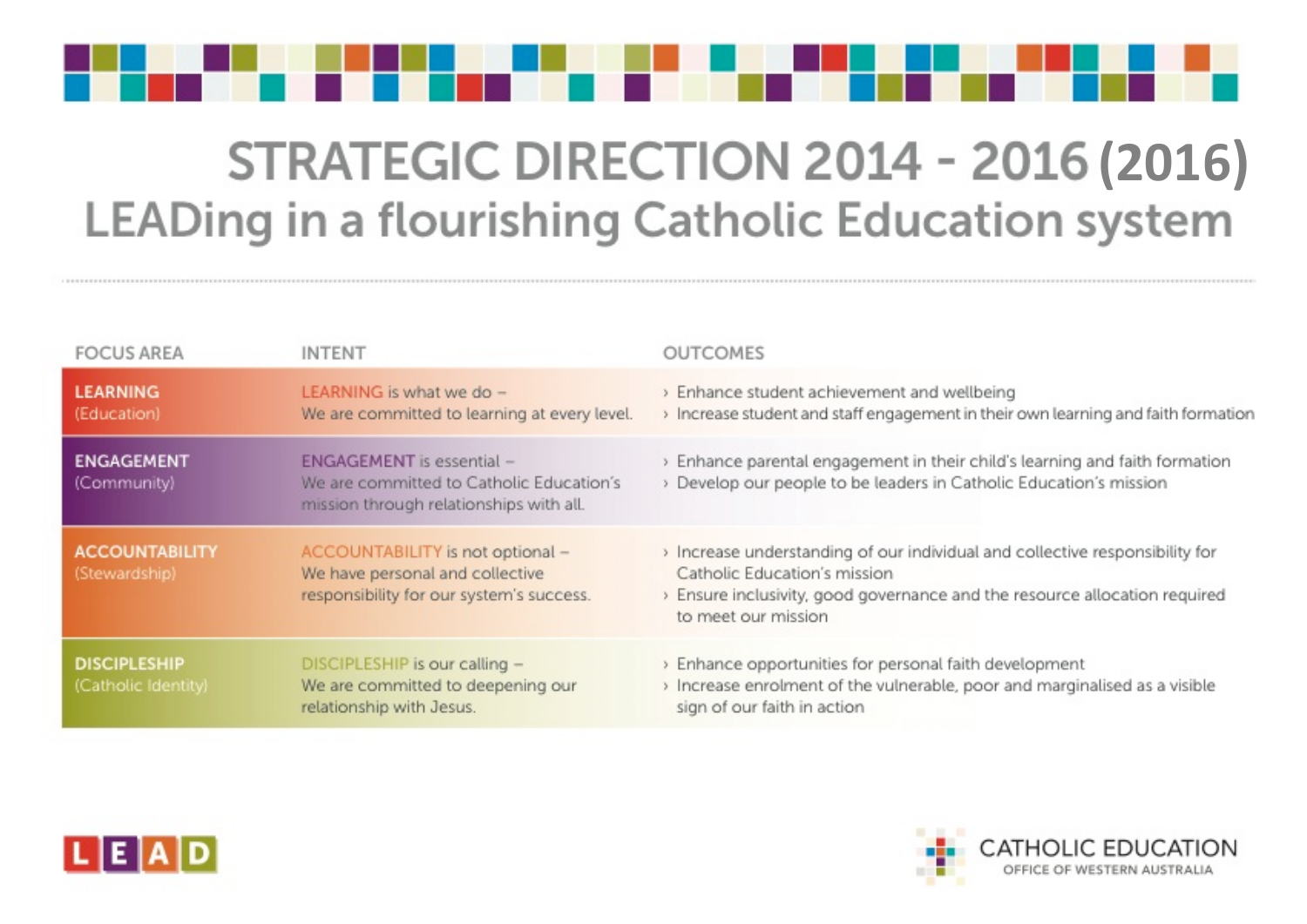

| System<br><b>Strategic Outcomes</b><br>(LEAD)          | <b>Strategic Plan Link</b><br>(School) | <b>SMART Goals</b><br>(Specific, Measurable,<br><b>Achievable, Result</b><br><b>Orientated, Timed</b>            | <b>Actions/Strategies</b><br>(How will we do it?)                                                                                                                                                                                                                                                                                                                                                                                                                                                                                                                                                                                                                                                                                                                                                                                                                                                                                                                                                                                                                                                                                                                                           | <b>Responsibility &amp; Timeline</b><br>(Who will lead/drive this?<br>When will the action be done?)                                                                                                                                                                                                                                                                                                                                                                                                                                                                                                                                                                                                                                                                                                                                                                                                                                                                                                                                         | <b>Resources</b><br>(How will we utilize our<br>human & financial<br>resources)                                                                                                                                                                                                                                                                                                                                                                                                                                                                                                              | QCS<br>Component<br>link                                                                                                                                                                       | <b>Success indicators</b><br>(How we will know we<br>have been successful)                                                                                                                                                                                                                                                                                                                                                                      |
|--------------------------------------------------------|----------------------------------------|------------------------------------------------------------------------------------------------------------------|---------------------------------------------------------------------------------------------------------------------------------------------------------------------------------------------------------------------------------------------------------------------------------------------------------------------------------------------------------------------------------------------------------------------------------------------------------------------------------------------------------------------------------------------------------------------------------------------------------------------------------------------------------------------------------------------------------------------------------------------------------------------------------------------------------------------------------------------------------------------------------------------------------------------------------------------------------------------------------------------------------------------------------------------------------------------------------------------------------------------------------------------------------------------------------------------|----------------------------------------------------------------------------------------------------------------------------------------------------------------------------------------------------------------------------------------------------------------------------------------------------------------------------------------------------------------------------------------------------------------------------------------------------------------------------------------------------------------------------------------------------------------------------------------------------------------------------------------------------------------------------------------------------------------------------------------------------------------------------------------------------------------------------------------------------------------------------------------------------------------------------------------------------------------------------------------------------------------------------------------------|----------------------------------------------------------------------------------------------------------------------------------------------------------------------------------------------------------------------------------------------------------------------------------------------------------------------------------------------------------------------------------------------------------------------------------------------------------------------------------------------------------------------------------------------------------------------------------------------|------------------------------------------------------------------------------------------------------------------------------------------------------------------------------------------------|-------------------------------------------------------------------------------------------------------------------------------------------------------------------------------------------------------------------------------------------------------------------------------------------------------------------------------------------------------------------------------------------------------------------------------------------------|
| <b>Learning</b>                                        |                                        |                                                                                                                  |                                                                                                                                                                                                                                                                                                                                                                                                                                                                                                                                                                                                                                                                                                                                                                                                                                                                                                                                                                                                                                                                                                                                                                                             |                                                                                                                                                                                                                                                                                                                                                                                                                                                                                                                                                                                                                                                                                                                                                                                                                                                                                                                                                                                                                                              |                                                                                                                                                                                                                                                                                                                                                                                                                                                                                                                                                                                              |                                                                                                                                                                                                |                                                                                                                                                                                                                                                                                                                                                                                                                                                 |
| <b>Enhance student</b><br>achievement and<br>wellbeing | • Curriculum<br>Development.           | • Establish a whole school<br>Literacy Support Program.                                                          | Analyse immediate past data (NAPLAN, MYAT,<br>Appraise, Report Analysis, ATAR) to establish<br>literacy needs within the College.<br>Consider specific target groups in Years 7-9<br>leading to curriculum pathways in Years 10-12.<br>Consider specific target groups as;<br><b>Students with Additional Needs (SWAN)</b><br>Students with other Learning Difficulties (eg<br>Dyslexia etc)<br>Students identified with low literacy levels<br>(through MYAT, NAPLAN etc)<br>(Students with English as an Additional<br>Language or Dialect (EALD)<br>· Foundation Studies in Year 11 and 12<br>Relate back to College Education Plan.<br>Examine existing and established school<br>programs and current research and consider<br>trends with our SWAN students.<br>Consult Middle Managers to consider changes to<br>curriculum offerings and timetable to meet the<br>requirements of specific target groups.<br>Appoint a Literacy Support Teacher (LST).<br>Allocate other teacher support to assist the LST.<br>Allocate necessary resourcing and relevant PD to<br>support the teachers and Programs.<br>Check on progress of newly established Literacy<br>Support Program (LSPr). | • Principal (Darren O'Neill) and the Deputy<br>of Teaching & Learning (Frank Norton) to<br>lead.<br>• Key Stakeholders; Head of Learning<br>Support, Head of Year 7, LST, English<br>Staff, Head of English and Maths.<br>• Regular Literacy Support meetings<br>throughout 2015 to analyse school based<br>and other research.<br>• Establish role for LST and make 2016<br>appointment during Term 4 2015.<br>• Establish criteria, check validity and<br>examine timetable implications of<br>specific target groups.<br>• FN to liaise with Head of Learning<br>Support to send out respective parent<br>letters in Term 4 2015 outlining the LSPr<br>during the 2016 academic year.<br>• Re-assess specific target groups,<br>resources and teaching programs<br>regularly throughout 2016.<br>• Establish valid literacy data to examine<br>pre and post LSPr intervention strategies<br>so as to guide future programming and<br>resourcing. Provide regular updates.<br>• Regular agenda items at respective<br>meetings - as above. | · Regular agenda items at ELT<br>LTT, SST and General Staff<br>Meetings.<br>• Budgetary requirement to fund<br>the role of LST and other<br>teacher support to assist the<br><b>LST</b><br>• Funds made available to seek<br>additional consultation / expert<br>help and advice from CEWA<br>personnel<br>• Office space needs to be<br>created for the LST and<br>associated resource testing<br>environment.<br>• Relevant resourcing and PD<br>needs to be provided.<br>• Rooming of specific target<br>groups needs to be considered.<br>• College Administrative support<br>allocated. | Education:<br>301 - An Explicit<br>Improvement<br>Agenda.<br>Education:<br>302 - Analysis<br>and Discussion of<br>Data.<br>Education:<br>$307 -$<br>Differentiated<br>teaching and<br>Learning | LST appointed for the start of<br>2016.<br>LSPr is established for the<br>commencement of 2016 and<br>reviewed throughout.<br>Other teacher support<br>established to assist LST.<br>Specific target groups<br>established and evolve<br>throughout the year.<br>Analysis of the LSPR, through<br>consideration of student data,<br>so as to properly consider any<br>future changes and, where<br>deemed necessary,<br>implement such changes. |
|                                                        | • Teaching and<br>Learning.            | • Implement a consistent<br>whole school approach for<br><b>Provisions for Students</b><br>with Additional Needs | - Analyse existing data (NAPLAN, MYAT, Appraise,<br>NCCD, IEP etc) to examine a consistent<br>Provisions for Students with Additional Needs.<br>Establish a consistent approach that becomes<br>part of the teaching and learning culture.<br>- Consider simple groupings for provisions such as;<br>provisions of time or context;<br>modifications to curriculum and/or assessments;<br>· alternative curriculum and/or assessments.<br>Establish a streamlined method of communicating<br>such information to all Teaching Staff (SEQTA).<br>Establish a live list of students for provisions.<br>- Notify respective students and parents of such<br>provisions and their inclusion.<br>Insist that all assessment items have 'built in"<br>scope for provisions.<br>Ensure the College records for 'provisions' is<br>compliant with SCASA 'guidelines for disability<br>adjustments for timed assessments'.                                                                                                                                                                                                                                                                           | • Deputy of Teaching & Learning (Frank<br>Norton) to lead.<br>• Key Stakeholders; Head of Learning<br>Support and LTT.<br>• Liaise with SCASA for validity of<br>provisions.<br>• Meeting times set aside in 2015 to form<br>initial list of students for provisions.<br>• Create links to NCCD data.<br>• Initiate discussions with SEQTA regards<br>the communication to all Teaching Staff<br>• Staff meeting presentations on the<br>simple groupings for provisions and the<br>implications for assessments.<br>• Trial student list for provisions in Term 4<br>2015 with a view to implementation in<br>2016.<br>• Re-launch and regular staff updates.                                                                                                                                                                                                                                                                                                                                                                               | • Meeting times set aside for<br>initial and ongoing formation of<br>student lists.<br>• Liaise with SEQTA, SCASA and<br>CEWA personnel.<br>• Regular Staff meeting<br>presentations and updates of<br>overall student lists<br>• College Administrative support<br>allocated.                                                                                                                                                                                                                                                                                                               | Education:<br>302 - Analysis<br>and Discussion of<br>Data.<br>Education:<br>$307 -$<br>Differentiated<br>Teaching and<br>Learning                                                              | An ongoing list for the<br>Provisions for Students with<br><b>Additional Needs is</b><br>established for the start of<br>2016.<br>SEQTA is utilised to<br>communicate such information<br>All assessments include such<br>provisions.                                                                                                                                                                                                           |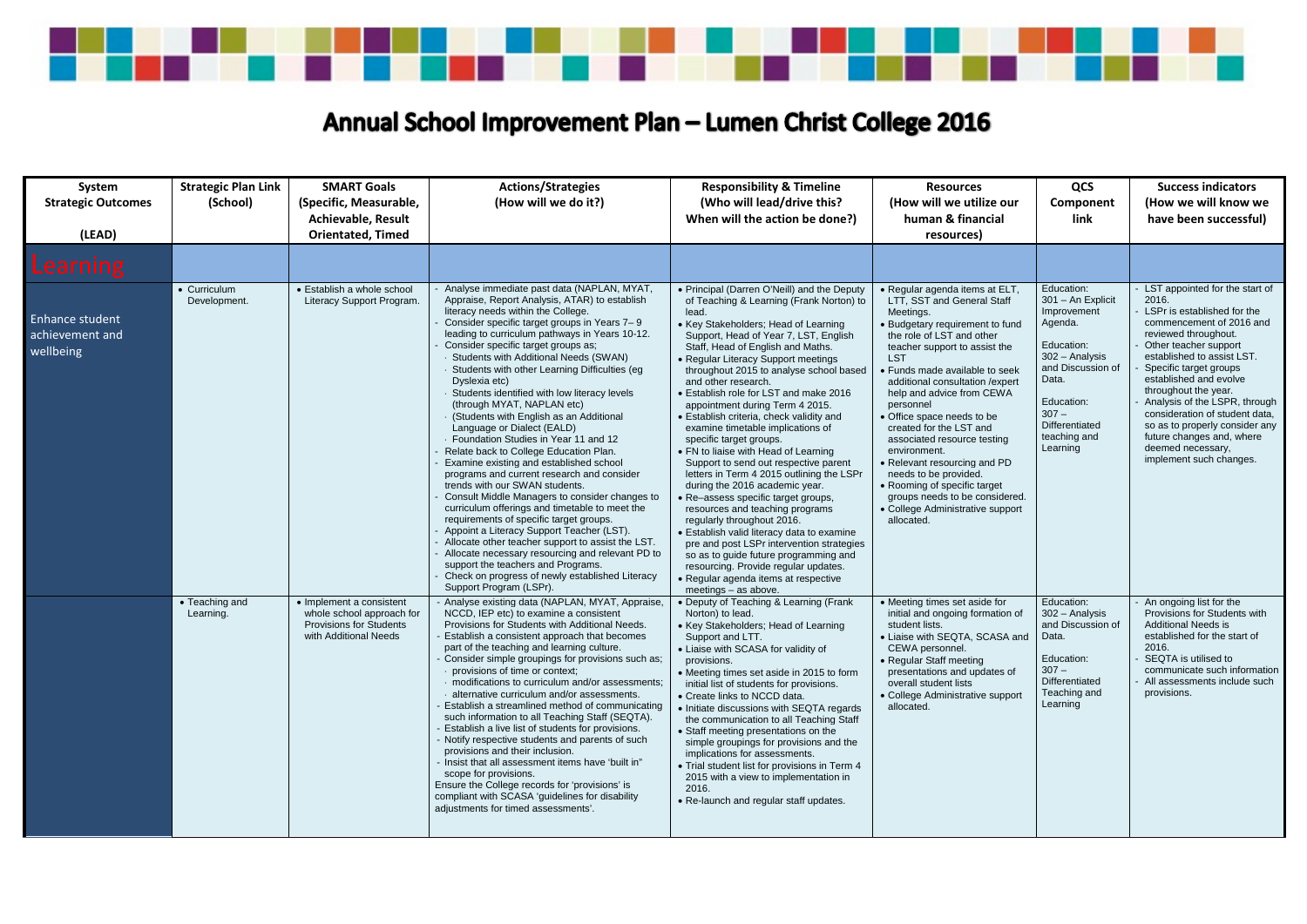|                                                                                          | <b>Strategic Plan Link</b>  | <b>SMART Goals</b>                                                                                | <b>Actions/Strategies</b>                                                                                                                                                                                                                                                                                                                                                                                                                                                                                                                                                                                                                                                                                                                                                                                                                                                                                                                                                | <b>Responsibility &amp; Timeline</b>                                                                                                                                                                                                                                                                                                                                                                                                                                                                                                                                                                                                                                | <b>Resources</b>                                                                                                                                                                                                                                                                                                                                                                                                                                          | QCS                                                                                                                                                                                                | <b>Success indicators</b>                                                                                                                                                                                                                                                                        |
|------------------------------------------------------------------------------------------|-----------------------------|---------------------------------------------------------------------------------------------------|--------------------------------------------------------------------------------------------------------------------------------------------------------------------------------------------------------------------------------------------------------------------------------------------------------------------------------------------------------------------------------------------------------------------------------------------------------------------------------------------------------------------------------------------------------------------------------------------------------------------------------------------------------------------------------------------------------------------------------------------------------------------------------------------------------------------------------------------------------------------------------------------------------------------------------------------------------------------------|---------------------------------------------------------------------------------------------------------------------------------------------------------------------------------------------------------------------------------------------------------------------------------------------------------------------------------------------------------------------------------------------------------------------------------------------------------------------------------------------------------------------------------------------------------------------------------------------------------------------------------------------------------------------|-----------------------------------------------------------------------------------------------------------------------------------------------------------------------------------------------------------------------------------------------------------------------------------------------------------------------------------------------------------------------------------------------------------------------------------------------------------|----------------------------------------------------------------------------------------------------------------------------------------------------------------------------------------------------|--------------------------------------------------------------------------------------------------------------------------------------------------------------------------------------------------------------------------------------------------------------------------------------------------|
|                                                                                          | (School)                    | (Specific, Measurable,                                                                            | (How will we do it?)                                                                                                                                                                                                                                                                                                                                                                                                                                                                                                                                                                                                                                                                                                                                                                                                                                                                                                                                                     | (Who will lead/drive this?                                                                                                                                                                                                                                                                                                                                                                                                                                                                                                                                                                                                                                          | (How will we utilize our                                                                                                                                                                                                                                                                                                                                                                                                                                  | Component                                                                                                                                                                                          | (How we will know we                                                                                                                                                                                                                                                                             |
|                                                                                          |                             | <b>Achievable, Result</b>                                                                         |                                                                                                                                                                                                                                                                                                                                                                                                                                                                                                                                                                                                                                                                                                                                                                                                                                                                                                                                                                          | When will the action be done?)                                                                                                                                                                                                                                                                                                                                                                                                                                                                                                                                                                                                                                      | human & financial                                                                                                                                                                                                                                                                                                                                                                                                                                         | link                                                                                                                                                                                               | have been successful)                                                                                                                                                                                                                                                                            |
|                                                                                          |                             | <b>Orientated, Timed</b>                                                                          |                                                                                                                                                                                                                                                                                                                                                                                                                                                                                                                                                                                                                                                                                                                                                                                                                                                                                                                                                                          |                                                                                                                                                                                                                                                                                                                                                                                                                                                                                                                                                                                                                                                                     | resources)                                                                                                                                                                                                                                                                                                                                                                                                                                                |                                                                                                                                                                                                    |                                                                                                                                                                                                                                                                                                  |
| Increase student and<br>staff engagement in their<br>own learning and faith<br>formation | Data Analysis.              | • Examine Learning Area<br>analysis of Student PI data                                            | <b>ATAR Results:</b><br>Map the final results achieved by the students at<br>the College alongside their ATAR results to<br>further identify within Learning Areas and at the<br>teacher level where issues need to be addressed.<br>Learning Areas to review Maximising Feedback<br>data.<br>Personal Performance Indicators;<br>Discuss with SEQTA the creation of a report to:<br>Create grouped student results<br>Create Learning Area and Teacher results<br>Discuss within Learning Areas, the data shown in<br>the SEQTA reports.<br>Analyse existing Student Report Data from the<br>basis of Learning Area and Teacher results with a<br>view to establishing a consistent and valid set of<br>Performance Indicators (PI) and associated<br>descriptors.<br>Explore the possibility of having students review<br>their own performance over a semester in relation<br>to the Performance Indicators with the view to<br>creating a student report "My Report" | • Deputy of Teaching & Learning (Frank<br>Norton) and Deputy of Pastoral Care<br>(Nick Morgan) to lead.<br>• Approach SEQTA to create the reports.<br>Head of ICT (Scott Barron)<br>• Provide Heads of Learning Area with the<br>reports generated from the Sem 1 2016<br>Reports.<br>• Maximising Feedback to be assessed<br>before March.                                                                                                                                                                                                                                                                                                                         | • Creation of the Reports requires<br>input from Head of ICT with<br>SEQTA.<br>• Costing od such data reports<br>needs to be finalised with the<br>Director of College Finance and<br>Operations (Dianne Podmore)<br>• Generation of the Report by<br>Deputy of Teaching & Learning<br>(Frank Norton) and Deputy of<br>Pastoral Care (Nick Morgan)<br>Presentation of the Reports to<br>the LTT by the Deputy of<br>Teaching & Learning (Frank<br>Norton) | Education:<br>302 - Analysis and<br>Discussion of<br>Data.<br>Community:<br>201 - Engagement<br>with School<br>Community.                                                                          | Creation of the Reports<br>Discussion of the Horizontal<br>Data by Learning Areas and<br>the development of consistent<br>judgements in relation to<br>student performance.                                                                                                                      |
|                                                                                          | • Teaching and<br>Learning. | • Implement Professional<br>Partnerships with a view to<br>reflecting on teaching and<br>learning | - Review the findings of the 2015 introduction to<br>Professional Partnerships in terms of the:<br><b>Curtin University Classroom Climate</b><br>Surveys<br><b>Classroom Observation Protocols</b><br><b>Classroom Observation Templates</b><br><b>Linkages Document</b><br>- Re-establish the Professional Partnerships<br>Create a timeline for Semester One Observation<br>and Reflection<br>Build in a Program for Head of Department<br>Discussion on Professional Learning achieved<br>through the Partnerships and ongoing plans and<br>ambitions.<br>- This review should take place in Term 3 following<br>the first round of observations, reflections and<br>action research, prior to 2017 Timetabling.                                                                                                                                                                                                                                                      | • Deputy of Teaching & Learning (Frank<br>Norton) and Deputy of School<br>Management (Cathy Marie Tommasi)<br>and Heads of Learning Areas to lead.<br>• Deputy of Teaching & Learning (Frank<br>Norton) to set out the plan for the year at<br>the first general Staff Meeting.<br>• Professional Development Day Friday 8<br>April; staff to re-establish their<br>Professional Partnerships and complete<br>the planned strategic direction for 2016,<br>set out a timeline for lessons and<br>meetings and submit these to their Head<br>of Learning Area.<br>• Staff to work through the process<br>reporting their outcomes to HOLAS in T<br>$\bullet$ Term 4. | • Distribution of Professional<br>Partnership templates<br>• Time allocated at Professional<br>Development Day on 8 April<br>• Possible provision of personal<br>Professional Development as a<br>consequence of observations<br>and recommendations.                                                                                                                                                                                                     | Education:<br>301 - An Explicit<br>Improvement<br>Agenda<br>$303 - A$ culture<br>that<br>promotes<br>learning<br>$305 - An$ Expert<br>Teaching Team<br>308 - Effective<br>Pedagogical<br>Practices | - The production of explicit<br>professional partnership plans<br>by teachers as presented to<br>Heads of Learning Area<br>Implicitly, improved teaching<br>and learning in classrooms as<br>indicated by improved student<br>outcomes in key assessments<br>including NAPLAN, OLNA and<br>WACE. |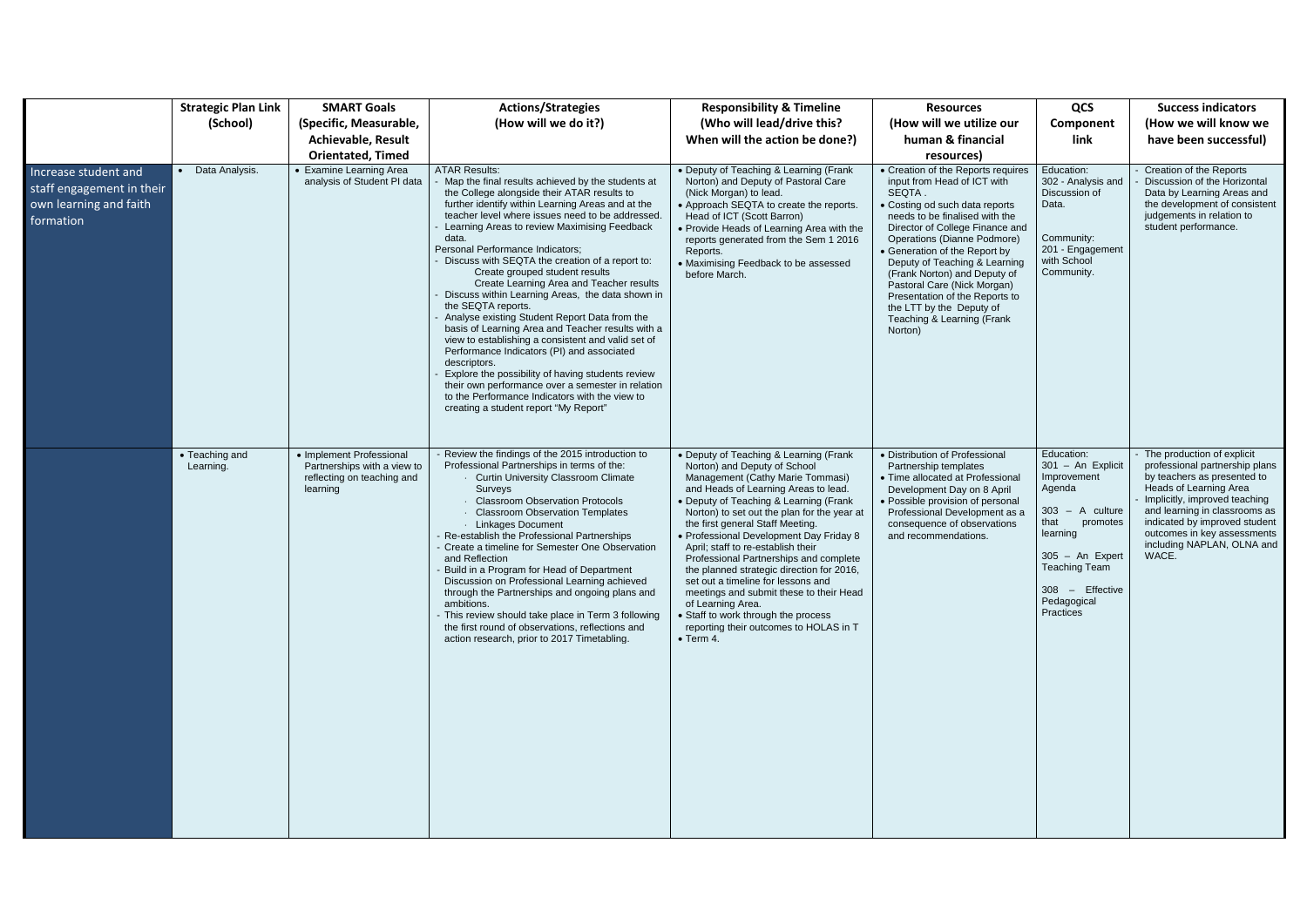| <b>Strategic Plan Link</b>   | <b>SMART Goals</b>                                                                                  | <b>Actions/Strategies</b>                                                                                                                                                                                                                                                                                                                                                                                                                                                                                                                                                                                                                                                                                                                                                                                                                                                                                                                                                                                                                                                                                                                    | <b>Responsibility &amp; Timeline</b>                                                                                                                                                                                                                                                                                                                                                                                                                                                                                                                                                                                                                                                                                                                                                              | <b>Resources</b>                                                                                                                                                                                                                                                                                                                                                                                          | QCS                                                                                                                          | <b>Success indicators</b>                                                                                                                                                                                                                                                                                                                                                                                                                                                         |
|------------------------------|-----------------------------------------------------------------------------------------------------|----------------------------------------------------------------------------------------------------------------------------------------------------------------------------------------------------------------------------------------------------------------------------------------------------------------------------------------------------------------------------------------------------------------------------------------------------------------------------------------------------------------------------------------------------------------------------------------------------------------------------------------------------------------------------------------------------------------------------------------------------------------------------------------------------------------------------------------------------------------------------------------------------------------------------------------------------------------------------------------------------------------------------------------------------------------------------------------------------------------------------------------------|---------------------------------------------------------------------------------------------------------------------------------------------------------------------------------------------------------------------------------------------------------------------------------------------------------------------------------------------------------------------------------------------------------------------------------------------------------------------------------------------------------------------------------------------------------------------------------------------------------------------------------------------------------------------------------------------------------------------------------------------------------------------------------------------------|-----------------------------------------------------------------------------------------------------------------------------------------------------------------------------------------------------------------------------------------------------------------------------------------------------------------------------------------------------------------------------------------------------------|------------------------------------------------------------------------------------------------------------------------------|-----------------------------------------------------------------------------------------------------------------------------------------------------------------------------------------------------------------------------------------------------------------------------------------------------------------------------------------------------------------------------------------------------------------------------------------------------------------------------------|
| (School)                     | (Specific, Measurable,                                                                              | (How will we do it?)                                                                                                                                                                                                                                                                                                                                                                                                                                                                                                                                                                                                                                                                                                                                                                                                                                                                                                                                                                                                                                                                                                                         | (Who will lead/drive this?                                                                                                                                                                                                                                                                                                                                                                                                                                                                                                                                                                                                                                                                                                                                                                        | (How will we utilize our                                                                                                                                                                                                                                                                                                                                                                                  | Component                                                                                                                    | (How we will know we                                                                                                                                                                                                                                                                                                                                                                                                                                                              |
|                              | <b>Achievable, Result</b>                                                                           |                                                                                                                                                                                                                                                                                                                                                                                                                                                                                                                                                                                                                                                                                                                                                                                                                                                                                                                                                                                                                                                                                                                                              | When will the action be done?)                                                                                                                                                                                                                                                                                                                                                                                                                                                                                                                                                                                                                                                                                                                                                                    | human & financial                                                                                                                                                                                                                                                                                                                                                                                         | link                                                                                                                         | have been successful)                                                                                                                                                                                                                                                                                                                                                                                                                                                             |
|                              | <b>Orientated, Timed</b>                                                                            |                                                                                                                                                                                                                                                                                                                                                                                                                                                                                                                                                                                                                                                                                                                                                                                                                                                                                                                                                                                                                                                                                                                                              |                                                                                                                                                                                                                                                                                                                                                                                                                                                                                                                                                                                                                                                                                                                                                                                                   | resources)                                                                                                                                                                                                                                                                                                                                                                                                |                                                                                                                              |                                                                                                                                                                                                                                                                                                                                                                                                                                                                                   |
| • Positive Psychology.       | • Consolidate Positive<br>Psychology initiatives<br>within Year $7 - 9$ Student<br>Seminar Program. | Continue to work with key College Staff who will<br>drive the program.<br>Continue commitment to a PP budget allocation<br>to support various initiatives; Professional<br>Learning (PL), engage guest speakers, join<br>Positive School Networks, attend conferences,<br>etc.<br>Establish specific PL days on initiatives.<br>Use a variety of Positive Psychology initiatives<br>with Staff.<br>Continue to encourage positive language in<br>College correspondence and Student Reporting.<br>Engage other experts /presenters to work with<br>Teaching Staff on various aspects of our teaching<br>and learning practices.<br>Consider the future allocation of time for key<br>College Staff.                                                                                                                                                                                                                                                                                                                                                                                                                                          | • Deputy of Pastoral Care (Nick Morgan)<br>to lead.<br>• Key Stakeholders; Steve Holborow and<br>Heather Mead to assist and support.<br>• PL Days with pastoral focus to maintain<br>positive psychology theme.<br>• Join the Positive Education Network of<br>Catholic schools.<br>• Attend Positive Schools Conference<br>2016.                                                                                                                                                                                                                                                                                                                                                                                                                                                                 | • Specific PL day focus.<br>• Budget allocation required to<br>provide student resources, PL<br>experiences, network affiliations<br>and to engage Greg Mitchell.<br>• Seek specific PL opportunities<br>for key College Staff.<br>• Allocate specific planning time<br>for ongoing and future planning.<br>• Consider budget implications for<br>any future allocation of time for<br>key College Staff. | Community:<br>201- Engagement<br>With the School<br>Community.<br>Stewardship:<br>401 - Staff<br>Wellbeing.                  | - Analyse Year 7/8 Student<br>Survey data to measure their<br>awareness of Positive<br>Psychology strategies and<br>consider longitudinal analysis<br>of such data.<br>Analyse and compare Insight<br>SRC survey data to establish<br>community awareness of<br>Positive Psychology<br>strategies.<br>Continued examination of<br>teaching pedagogies and the<br>implementation of specific<br>teaching and learning<br>strategies that promote<br>affirmation and relationships. |
| • Curriculum<br>Development. | • Establishing Learning<br>Programs and<br>Assessment Schedules on<br><b>SEQTA</b>                  | Within the Learning and Teaching Team (LTT)<br>conduct two sets of briefings with SEQTA<br>personnel outlining the issues to be resolved in<br>order to place teaching and assessment programs<br>on SEQTA.<br>Establish a timeline for Program placement on<br><b>SEQTA</b><br>Review progress on Program placement early in<br>2016 with a view to opening up the student portal,<br>Learn and the parent portal, Engage. Ensure a<br>base level of consistency in presentation.<br>Establish a timeline for the opening up of Learn<br>and Engage to present Teaching and Learning<br>Programs. This should involve a release to lower<br>school students, followed by Upper school<br>students, followed by a trail of parents, followed<br>by all parents. Clear and considered<br>communication to both students and parents must<br>be undertaken. Passwords and portal access to<br>students and parents must be created and<br>communicated.<br>Following the release of Teaching and Learning<br>Programs, establish a timeline for the release of<br>assessment information on both Learn and<br>Engage. Possible Term 2 release. | • Deputy of Teaching & Learning (Frank<br>Norton) and ICT Services Manager<br>(Scott Barron) and Heads of Learning<br>Areas to lead.<br>• In February ensure US programs are in<br>'Edit Program' at the first LTT meeting.<br>• February - DTL and ICTSM to produce<br>introduction material re LEARN, present<br>to LTT and distribute to trial Upper<br>school students opening up LEARN<br>• March ensure LS programs are in 'Edit<br>Program' at the first LTT meeting.<br>• After Wk 5 and 6 trial, review and make<br>any necessary adjustments. Repeat the<br>above release to all upper school<br>students and then to lower school<br>students.<br>• Repeat the same trial, adjust and release<br>process for parents to implement<br><b>ENGAGE</b> over the course of Semester<br>One. | • Financial cost for the site<br>license for SEQTA LEARN and<br>ENGAGE.<br>• Release of introductory material<br>for students and parents.<br>• Increased pressure on the<br>College servers - unknown but<br>to be determined.                                                                                                                                                                           | Education:<br>306 - Systematic<br>Curriculum<br>Delivery.<br>Community:<br>201 - Engagement<br>with the School<br>Community. | • Development of both upper<br>and lower school<br>programming and resources in<br>Edit Program from each<br>respective Learning Area.<br>• Analysis of data take up by<br>parents and students as<br>measured through server use.<br>• Implementation of LEARN<br>and ENGAGE in 2016.<br>• Survey of the use and<br>effectiveness of LEARN and<br><b>ENGAGE</b> from both students<br>and parents                                                                                |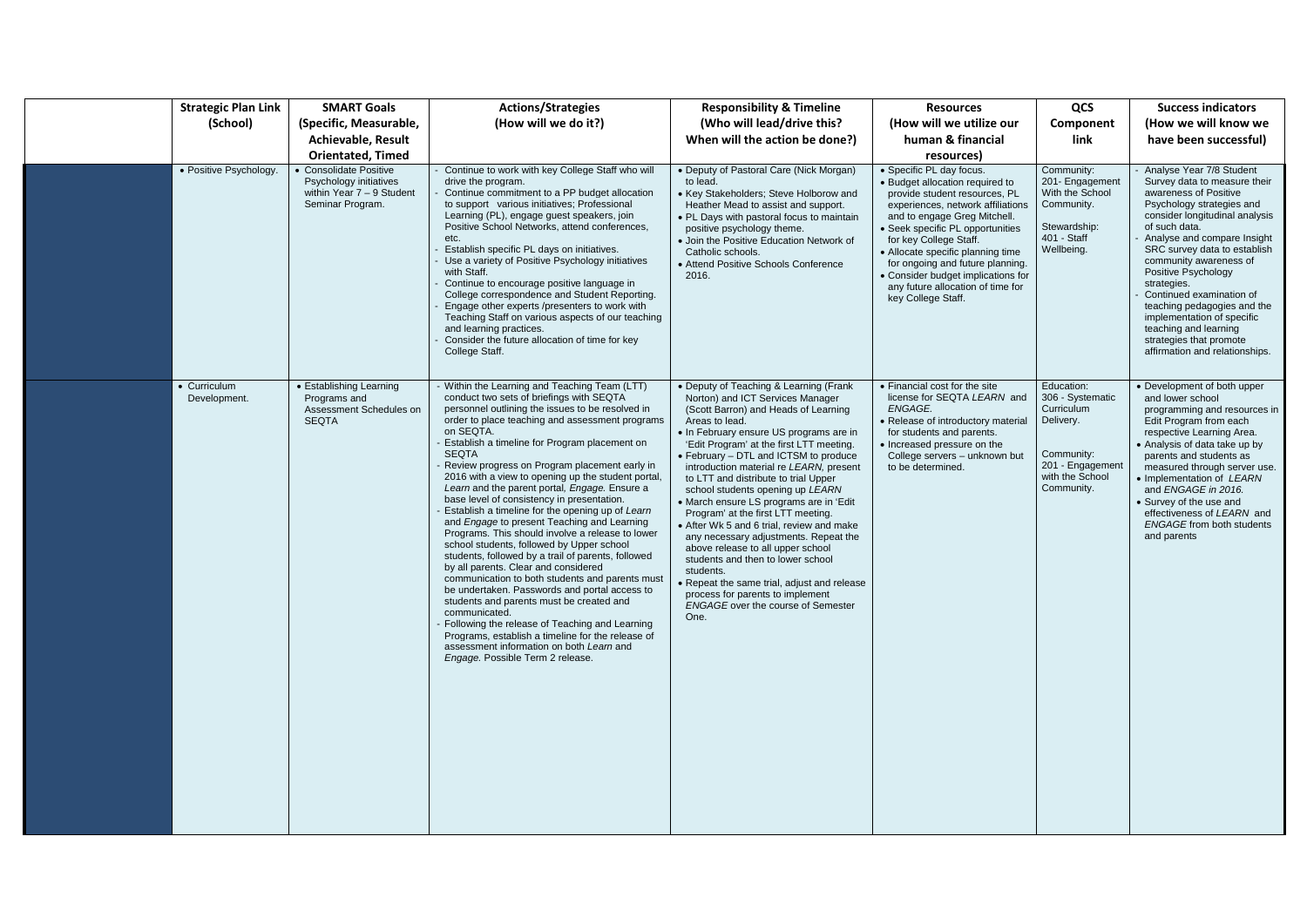| <b>Strategic Plan Link</b>  | <b>SMART Goals</b>                                                    | <b>Actions/Strategies</b>                                                                                                                                                                                                                                                                                                                                                                                                                                                                                                                                                                                                                                                                                                                                                                                                                                                                                                                                                                                                                                                                                                                                                                                                                                                                                                                                                                                                                    | <b>Responsibility &amp; Timeline</b>                                                                                                                                                                                                                                                                                                                                                                                                                                                                                                                                                                                                                                                                                                                                                                                                                                                                                                                                                                                                                                                                                                                                                                                                                                                                                           | <b>Resources</b>                                                                                                                                                                                                                                                                                                                                                                                                         | QCS                                                                                                                                                                                                                                                      | <b>Success indicators</b>                                                                                                                                |
|-----------------------------|-----------------------------------------------------------------------|----------------------------------------------------------------------------------------------------------------------------------------------------------------------------------------------------------------------------------------------------------------------------------------------------------------------------------------------------------------------------------------------------------------------------------------------------------------------------------------------------------------------------------------------------------------------------------------------------------------------------------------------------------------------------------------------------------------------------------------------------------------------------------------------------------------------------------------------------------------------------------------------------------------------------------------------------------------------------------------------------------------------------------------------------------------------------------------------------------------------------------------------------------------------------------------------------------------------------------------------------------------------------------------------------------------------------------------------------------------------------------------------------------------------------------------------|--------------------------------------------------------------------------------------------------------------------------------------------------------------------------------------------------------------------------------------------------------------------------------------------------------------------------------------------------------------------------------------------------------------------------------------------------------------------------------------------------------------------------------------------------------------------------------------------------------------------------------------------------------------------------------------------------------------------------------------------------------------------------------------------------------------------------------------------------------------------------------------------------------------------------------------------------------------------------------------------------------------------------------------------------------------------------------------------------------------------------------------------------------------------------------------------------------------------------------------------------------------------------------------------------------------------------------|--------------------------------------------------------------------------------------------------------------------------------------------------------------------------------------------------------------------------------------------------------------------------------------------------------------------------------------------------------------------------------------------------------------------------|----------------------------------------------------------------------------------------------------------------------------------------------------------------------------------------------------------------------------------------------------------|----------------------------------------------------------------------------------------------------------------------------------------------------------|
| (School)                    | (Specific, Measurable,                                                | (How will we do it?)                                                                                                                                                                                                                                                                                                                                                                                                                                                                                                                                                                                                                                                                                                                                                                                                                                                                                                                                                                                                                                                                                                                                                                                                                                                                                                                                                                                                                         | (Who will lead/drive this?                                                                                                                                                                                                                                                                                                                                                                                                                                                                                                                                                                                                                                                                                                                                                                                                                                                                                                                                                                                                                                                                                                                                                                                                                                                                                                     | (How will we utilize our                                                                                                                                                                                                                                                                                                                                                                                                 | Component                                                                                                                                                                                                                                                | (How we will know we                                                                                                                                     |
|                             | <b>Achievable, Result</b>                                             |                                                                                                                                                                                                                                                                                                                                                                                                                                                                                                                                                                                                                                                                                                                                                                                                                                                                                                                                                                                                                                                                                                                                                                                                                                                                                                                                                                                                                                              | When will the action be done?)                                                                                                                                                                                                                                                                                                                                                                                                                                                                                                                                                                                                                                                                                                                                                                                                                                                                                                                                                                                                                                                                                                                                                                                                                                                                                                 | human & financial                                                                                                                                                                                                                                                                                                                                                                                                        | link                                                                                                                                                                                                                                                     | have been successful)                                                                                                                                    |
|                             | <b>Orientated, Timed</b>                                              |                                                                                                                                                                                                                                                                                                                                                                                                                                                                                                                                                                                                                                                                                                                                                                                                                                                                                                                                                                                                                                                                                                                                                                                                                                                                                                                                                                                                                                              |                                                                                                                                                                                                                                                                                                                                                                                                                                                                                                                                                                                                                                                                                                                                                                                                                                                                                                                                                                                                                                                                                                                                                                                                                                                                                                                                | resources)                                                                                                                                                                                                                                                                                                                                                                                                               |                                                                                                                                                                                                                                                          |                                                                                                                                                          |
| • Teaching and<br>Learning. | • Continue involvement in<br><b>Collaborative Learning</b><br>Project | <b>Collaborative Learning Project</b><br>Create a staff education program beginning with<br>the intent of the program and the 14 Criteria. The<br>program will include time dedicated to the<br>program at Professional Development Days.<br>Reconvene the 2015 Working Party and continue<br>with CEWA Professional Development.<br>Paragraphing<br>Learning and Teaching Team (LTT) to review the<br>priority, "Paragraphing" undertaken in 2015 and<br>create a timeline for the 2016 implementation.<br>Conduct a General Staff meeting outlining the<br>rationale behind the decision to focus on<br>paragraphing. Use NAPLAN, OLNA and<br>Maximising Feedback data to support the case.<br>Create a standardised set of assessment<br>paragraphs including timeframe, level and amount<br>of instruction and review the marking rubric.<br>Undertake a baseline assessment in Term One.<br>Establish an education program to promote<br>development of paragraphing skills including<br>model answers, posters and lessons.<br>Conduct a second assessment in Term 2.<br>Explore the possibility of a program that expands<br>on paragraphing in the following year groups to<br>promote reflective, analytical thinking.<br>Data Tracking in Year 7<br>- Conduct an assessment of the 2015 initiative,<br>establishing a Year wide workable plan that<br>includes absenteeism and shows baseline data<br>collected from MYAT testing. | • Deputy of Teaching & Learning (Frank<br>Norton), Collaborative Project Working<br>Party and Heads of Learning Areas to<br>lead.<br>• DTL to meet with HOLA to assess<br>evidence of the need to have a college<br>focus on writing from WACE Maximising<br>Feedback, NAPLAN and OLNA data.<br>• LTT to look at the summary of evidence<br>from meetings and plan a presentation to<br>staff.<br>• DTL and HOLAs of Maths, Science,<br>English, HSS and RE to create Year 9<br>paragraphing assessment ready for<br>week 1 Term 2. (NAPLAN is in week 3)<br>• Collaborative Learning Team to<br>represent findings and a plan forward<br>including key learnings (posters) to the<br>Staff on Friday 8 April.<br>• Students undertake the pre-test<br>paragraph in Week 1 Term 2.<br>• Staff focus on Key Paragraphing<br>structures in Terms 2 and 3.<br>• DTL and HOLAs of Maths, Science,<br>English HSS and RE to create Year 9<br>paragraphing assessment ready for<br>week 10 Term 3.<br>• DTL and HOLAs of Maths, Science,<br>English HSS and RE to assess findings<br>and present to staff.<br>• DTL and HOLAs of Maths, Science,<br>English HSS and RE to plan the next<br>development for Yr 10 2017 and review<br>the tasks undertaken in Yr 9 2016.<br>• Collaborative Working Party to attend<br>CEWA Workshops. | • Time allocated at PD days to<br>develop staff in the 14 Criteria<br>for the Collaborative project.<br>• Development and production of<br>Pre and post paragraphing<br>assessments.<br>• Production of posters to<br>promote key paragraphing<br>concepts.<br>• Development of a data wall to<br>display results and progress.<br>• Relief required for the<br>Collaborative Working Party to<br>attend CEWA Workshops. | Education:<br>302 - Analysis<br>and Discussion of<br>Data<br>303 - A Culture<br>that Promotes<br>Learning<br>$305 - An$ expert<br>teaching team<br>$307 -$<br>Differentiated<br>Teaching and<br>Learning.<br>308 - Effective<br>Pedagogical<br>Practices | Post Paragraphing results as<br>analysed against pre<br>paragraphing results<br>Analysis of NAPLAN, OLNA<br>and WACE student<br>performance in Literacy. |
|                             |                                                                       |                                                                                                                                                                                                                                                                                                                                                                                                                                                                                                                                                                                                                                                                                                                                                                                                                                                                                                                                                                                                                                                                                                                                                                                                                                                                                                                                                                                                                                              | • Deputy of Teaching & Learning (Frank<br>Norton), Head of Year 7.<br>• Term 1 Identify key lieracy and<br>Numeracy baseline data + absenteeism.<br>• End Term 1 produce a data wall of Yr 7<br>Students - explore SEQTA possibilities<br>• Explore possible indicators of progress in<br>core areas<br>• Produce data wall and generate critical<br>discussions where required.                                                                                                                                                                                                                                                                                                                                                                                                                                                                                                                                                                                                                                                                                                                                                                                                                                                                                                                                               | • Production of the Data Wall<br>• Provision of staff discussion<br>time                                                                                                                                                                                                                                                                                                                                                 | Education:<br>301 - An explicit<br>improvement<br>agenda<br>302 - Analysis<br>and Discussion of<br>Data<br>$303 - A$ Culture<br>that Promotes<br>Learning<br>$307 -$<br>Differentiated<br>Teaching and<br>Learning.                                      | • Degree of informed staff<br>analysis on student progress<br>and the resultant targeted<br>critical discussions.                                        |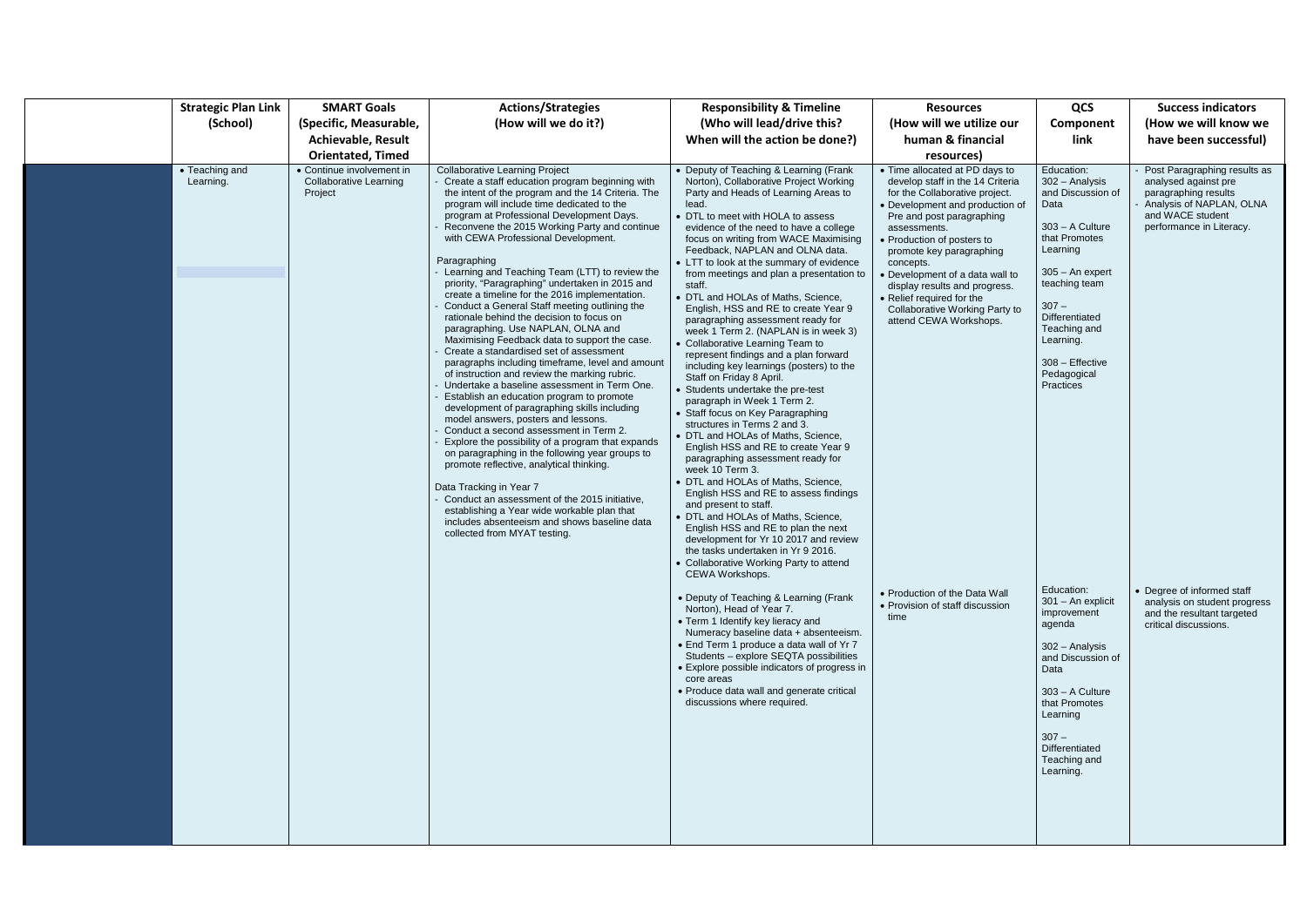|                                                                                           | <b>Strategic Plan Link</b><br>(School) | <b>SMART Goals</b><br>(Specific, Measurable,<br><b>Achievable, Result</b><br><b>Orientated, Timed</b> | <b>Actions/Strategies</b><br>(How will we do it?)                                                                                                                                                                                                                                                                                                                                                                                                                                                                                                                                                                                                                                                                                                                                                                                                                                                  | <b>Responsibility &amp; Timeline</b><br>(Who will lead/drive this?<br>When will the action be done?)                                                                                                                                                                                                                                                                                                                                                                                                                                                                                                   | <b>Resources</b><br>(How will we utilize our<br>human & financial<br>resources)                                                                                                                                    | QCS<br>Component<br>link                                                                                                    | <b>Success indicators</b><br>(How we will know we<br>have been successful)                                                                                                                                          |
|-------------------------------------------------------------------------------------------|----------------------------------------|-------------------------------------------------------------------------------------------------------|----------------------------------------------------------------------------------------------------------------------------------------------------------------------------------------------------------------------------------------------------------------------------------------------------------------------------------------------------------------------------------------------------------------------------------------------------------------------------------------------------------------------------------------------------------------------------------------------------------------------------------------------------------------------------------------------------------------------------------------------------------------------------------------------------------------------------------------------------------------------------------------------------|--------------------------------------------------------------------------------------------------------------------------------------------------------------------------------------------------------------------------------------------------------------------------------------------------------------------------------------------------------------------------------------------------------------------------------------------------------------------------------------------------------------------------------------------------------------------------------------------------------|--------------------------------------------------------------------------------------------------------------------------------------------------------------------------------------------------------------------|-----------------------------------------------------------------------------------------------------------------------------|---------------------------------------------------------------------------------------------------------------------------------------------------------------------------------------------------------------------|
| Engagement                                                                                |                                        |                                                                                                       |                                                                                                                                                                                                                                                                                                                                                                                                                                                                                                                                                                                                                                                                                                                                                                                                                                                                                                    |                                                                                                                                                                                                                                                                                                                                                                                                                                                                                                                                                                                                        |                                                                                                                                                                                                                    |                                                                                                                             |                                                                                                                                                                                                                     |
| <b>Enhance parental</b><br>engagement in their<br>child's learning and faith<br>formation | • Building Community.                  | • House Competition<br>promoted as part of<br>College culture                                         | Identify Key people in the four portfolio areas and<br>give them autonomy to adjust their respective<br>criteria and events/achievements to capture<br>student achievement and participation on a<br>House basis.<br>Build in flexibility to adjust for future student and<br>College initiatives.<br>Use various means of communication to inform all<br>parts of the College community of the new House<br>competition.<br>Utilise the Heads of House to promote the new<br>House Competition and encourage student<br>participation, effort and achievement in all aspects<br>of College life<br>Regularly report on House points within each<br>portfolio area and work on a timeline to annualise<br>the presentation of the House Shield.<br>Define the name for House Competition/House<br>Shield.                                                                                          | • Deputy Principal of Pastoral Care (Nick<br>Morgan) to lead.<br>• Four key Stakeholders to lead specific<br>portfolio areas; Service, Academic<br>Studies, Arts and Sport.<br>• Heads of House to communicate to<br>students at a House level.<br>• Implement at the start of 2015 and<br>present House Shield in 2015.<br>. Re-name House Shield for 2016.<br>• Adam Maxwell and Nick Morgan to<br>determine weightings for points and<br>present to staff and students.                                                                                                                             | • Regular meetings with key<br>stakeholders to discuss criteria.<br>events, point allocation etc.<br>• Regular updates at College<br>Assemblies.<br>• Examine the allocation of a new<br>House Shield if required. | Community:<br>201 - Engagement<br>with School<br>Community.<br>Education:<br>$303 - A$ Culture<br>that Promotes<br>Learning | <b>House Competition</b><br>implemented in 2015 and<br>finalized in 2016<br>House Competition with new<br>name, becomes established<br>as part of Lumen Christi<br>College.                                         |
|                                                                                           | • Communication                        | • Plan for the<br>implementation of SEQTA<br>Engage (ConneqtP) and<br>SEQTA Learn (ConneqtS).         | - Review progress on Learning Area Program<br>placement early in 2016 with a view to opening up<br>the student portal, Learn and the parent portal,<br>Engage. Ensure a base level of consistency in<br>presentation.<br>Establish a timeline for the opening up of Learn<br>and Engage to present Teaching and Learning<br>Programs. This should involve a trial release to<br>lower school students, followed by Upper school<br>students; likewise, a trial release to select<br>parents, followed by all parents.<br>Clear and considered communication to both<br>students and parents must be undertaken.<br>Passwords and portal access to students and<br>parents must be created and communicated.<br>Following the release of Teaching and Learning<br>Programs, establish a timeline for the release of<br>assessment information on both Learn and<br>Engage. Possible Term 2 release. | • Deputy of Teaching & Learning (Frank<br>Norton) and Deputy of Pastoral Care<br>(Nick Morgan) to lead.<br>• present to LTT and distribute to trial<br>Upper school students opening up<br>LEARN<br>• March ensure LS programs are in 'Edit<br>Program' at the first LTT meeting.<br>• After Wk 5 and 6 trial, review and make<br>any necessary adjustments. Repeat the<br>above release to all upper school<br>students and then to lower school<br>students.<br>• Repeat the same trial, adjust and release<br>process for parents to implement<br><b>ENGAGE</b> over the course of Semester<br>One. | • Release of introductory material<br>for students and parents.<br>• Use of surveys and other<br>sources to seek feedback on<br>implementation process and<br>usage.                                               | Community:<br>201 - Engagement<br>with the School<br>Community.                                                             | • Implementation of LEARN<br>and ENGAGE in 2016.<br>• Survey of the use and<br>effectiveness of LEARN and<br><b>ENGAGE</b> from both students<br>and parents.<br>• Feedback sought on the<br>implementation process |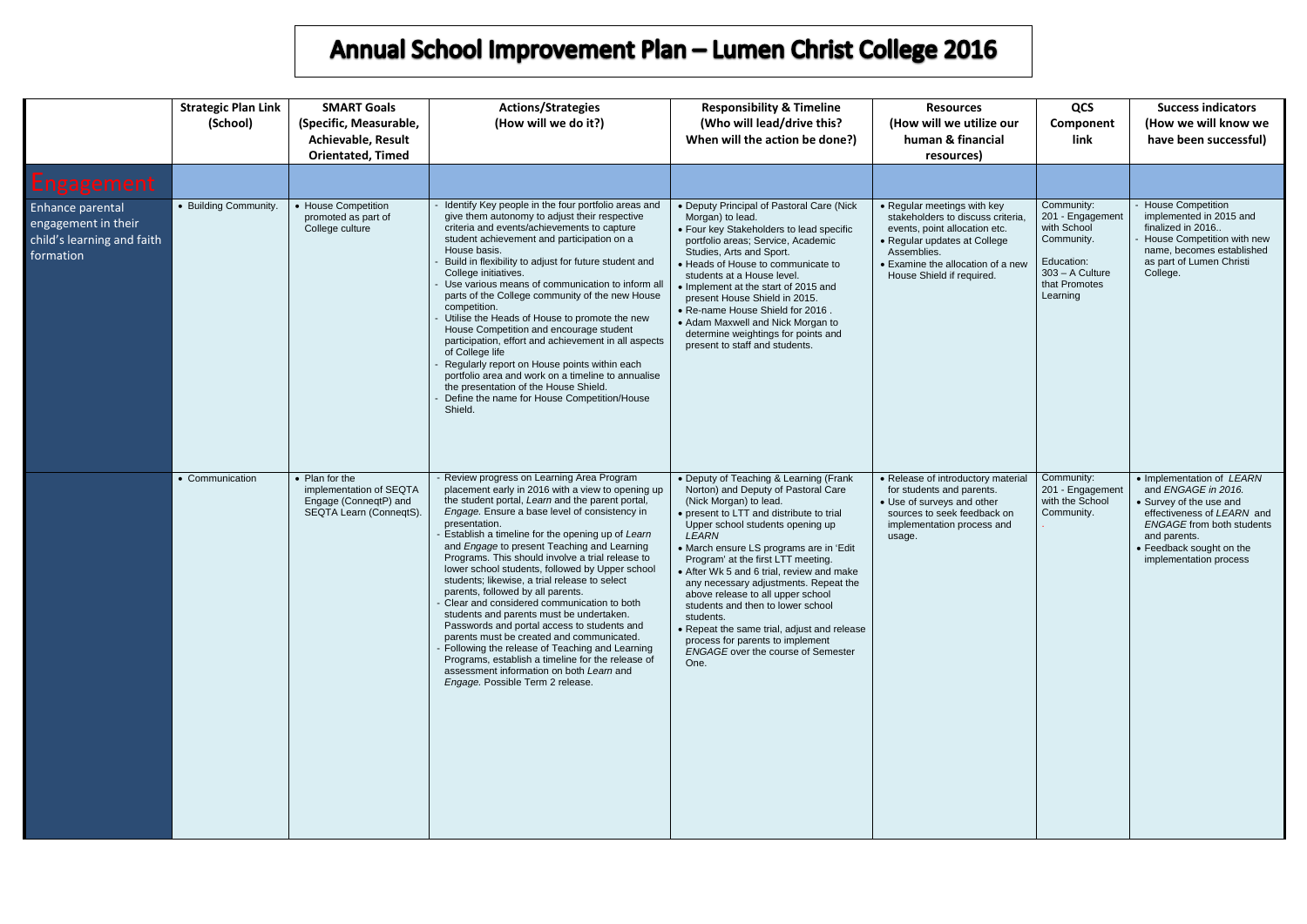|                                                                               | <b>Strategic Plan Link</b> | <b>SMART Goals</b>                                                                                                                                                           | <b>Actions/Strategies</b>                                                                                                                                                                                                                                                                                                                                                                                                                                                                                        | <b>Responsibility &amp; Timeline</b>                                                                                                                                                                                                                                                                                                                                                                                         | <b>Resources</b>                                                                                                                                                                                                                                                                                                                                                                                                                                                 | QCS                                                                                                                        | <b>Success indicators</b>                                                                                                                                                                                                                                                                                                            |
|-------------------------------------------------------------------------------|----------------------------|------------------------------------------------------------------------------------------------------------------------------------------------------------------------------|------------------------------------------------------------------------------------------------------------------------------------------------------------------------------------------------------------------------------------------------------------------------------------------------------------------------------------------------------------------------------------------------------------------------------------------------------------------------------------------------------------------|------------------------------------------------------------------------------------------------------------------------------------------------------------------------------------------------------------------------------------------------------------------------------------------------------------------------------------------------------------------------------------------------------------------------------|------------------------------------------------------------------------------------------------------------------------------------------------------------------------------------------------------------------------------------------------------------------------------------------------------------------------------------------------------------------------------------------------------------------------------------------------------------------|----------------------------------------------------------------------------------------------------------------------------|--------------------------------------------------------------------------------------------------------------------------------------------------------------------------------------------------------------------------------------------------------------------------------------------------------------------------------------|
|                                                                               | (School)                   | (Specific, Measurable,                                                                                                                                                       | (How will we do it?)                                                                                                                                                                                                                                                                                                                                                                                                                                                                                             | (Who will lead/drive this?                                                                                                                                                                                                                                                                                                                                                                                                   | (How will we utilize our                                                                                                                                                                                                                                                                                                                                                                                                                                         | Component                                                                                                                  | (How we will know we                                                                                                                                                                                                                                                                                                                 |
|                                                                               |                            | <b>Achievable, Result</b>                                                                                                                                                    |                                                                                                                                                                                                                                                                                                                                                                                                                                                                                                                  | When will the action be done?)                                                                                                                                                                                                                                                                                                                                                                                               | human & financial                                                                                                                                                                                                                                                                                                                                                                                                                                                | link                                                                                                                       | have been successful)                                                                                                                                                                                                                                                                                                                |
|                                                                               |                            | <b>Orientated, Timed</b>                                                                                                                                                     |                                                                                                                                                                                                                                                                                                                                                                                                                                                                                                                  |                                                                                                                                                                                                                                                                                                                                                                                                                              | resources)                                                                                                                                                                                                                                                                                                                                                                                                                                                       |                                                                                                                            |                                                                                                                                                                                                                                                                                                                                      |
|                                                                               | • Student Excellence       | • Trial Elevate Study Skills<br>for Year 7                                                                                                                                   | Examine the effectiveness and viability of various<br>developmental study skills programs.<br>Consult with Head of Year 7 (HOY7) and Year 7<br>Teaching Team (7TT) to ascertain the scope for<br>delivery.<br>Consult Elevate Study Skills to tailor a program<br>that is relevant for Year 7.<br>Examine resources and curriculum delivery<br>modes.                                                                                                                                                            | • Principal (Darren O'Neill) to lead.<br>• Key Stakeholders; HOY7, 7TT Deputy of<br>Teaching & Learning (Frank Norton)<br>• Examine various study skills programs<br>throughout 2015.<br>• Consult with Elevate Study Skills in Term<br>4 2015 with a view to forming program<br>for the commencement of 2016.<br>. HOY7 to liaise with 7TT to ensure the<br>effective delivery and proper review of<br>the Elevate Program. | • Set aside specific time within<br>the 2015 Calendar to allow for<br>respective meetings of 7TT.<br>• Consult with Elevate and agree<br>on specific LCC Program.<br>• Consult with College Finances<br>to support the implementation<br>within the Year 7 Resource<br>fees.<br>• Set aside specific time within<br>the 2016 Calendar to allow for<br>respective review meetings of<br>HOY7 and 7TT.<br>• Consider future implementation<br>to other Year groups | Education:<br>$303 - A$ Culture<br>that Promotes<br>Learning.<br>Education:<br>306 - Systematic<br>Curriculum<br>Delivery. | Elevate Study Skills Program<br>is effectively delivered as part<br>of the Year 7 curriculum in<br>2016.<br>Elevate Study Skills Program<br>is properly reviewed<br>throughout 2016.<br>The possible expansion of the<br>Elevate Program into other<br>Year Groups is determined by<br>the anlysisof Year 7 Trial in<br>Term 4 2016. |
| Develop our people to be<br>leaders in Catholic<br><b>Education's mission</b> | • Building Community       | Develop a broad range of<br>Co-curricular activities that<br>are available to students<br>and ensure staff have<br>committed to a nominal<br>amount of 40 hours per<br>year. | Present to Staff at the start of 2016 the new Co-<br>curricular Policy.<br>Invite staff, initially, to commit to a list of 'Priority'<br>Co-curricular Activities.<br>Invite Staff to suggest possible Co-curricular<br>activities and nominal hours in addition to the<br>'Priority' List.<br>At the end of the year review all activities and<br>nominal hours with key organisers and continue<br>to develop a more formal list of our Co-curricular<br>activities and hours for the commencement of<br>2017. | Deputy Principal (Cathy Marie Tommasi)<br>worked with a Committee in 2015 to<br>initially provide a policy.<br>Deputy Principal to continue to fine tune<br>the Co-curricular Activities.                                                                                                                                                                                                                                    | - Meeting with a Committee to<br>continue to develop lists of<br>activities and nominal hours<br>associated with respective<br>activities.<br>- Monitoring of staff involvement<br>with key organisers.                                                                                                                                                                                                                                                          | Stewardship:<br>401 - Staff<br>Wellbeing.<br>402 - Pastoral<br>Care of Students.                                           | - A broad range of co- curricular<br>programs are provided for<br>students.<br>Co-curricular programs are<br>prioritised according to<br>student and school<br>requirements.<br>Staff are fully aware and<br>committed to their co-<br>curricular responsibilities.                                                                  |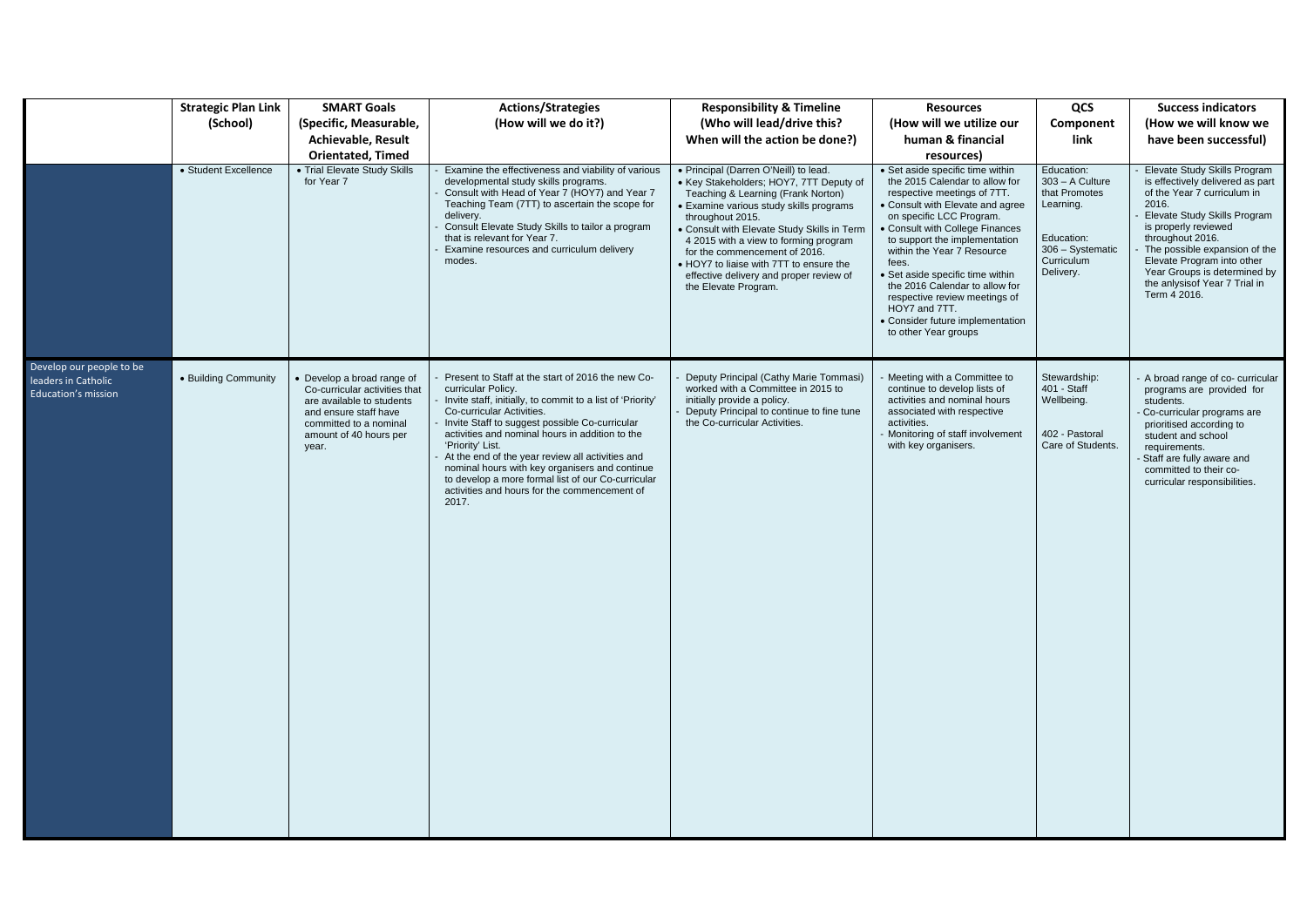|                                                                                                                     | <b>Strategic Plan Link</b><br>(School) | <b>SMART Goals</b><br>(Specific, Measurable,<br><b>Achievable, Result</b><br><b>Orientated, Timed</b> | <b>Actions/Strategies</b><br>(How will we do it?)                                                                                                                                                                                                                                                                                                                                                                                                                                                                                                                                                                                                                                                                                                                                                                                                                                                                                                                                                                                                                                                                                                 | <b>Responsibility &amp; Timeline</b><br>(Who will lead/drive this?<br>When will the action be done?)                                                                                                                                                                                                                                                                                                                                                                                                                                                                                                                                                                                                                                                                                                                                                                                                                                             | <b>Resources</b><br>(How will we utilize our<br>human & financial<br>resources)                                                                                                                                                                                                                                                                                                                                                                                                                                                                                                                             | QCS<br>Component<br>link                                                                                                                | <b>Success indicators</b><br>(How we will know we<br>have been successful)                                                                                                                                                                                                                                                                                     |
|---------------------------------------------------------------------------------------------------------------------|----------------------------------------|-------------------------------------------------------------------------------------------------------|---------------------------------------------------------------------------------------------------------------------------------------------------------------------------------------------------------------------------------------------------------------------------------------------------------------------------------------------------------------------------------------------------------------------------------------------------------------------------------------------------------------------------------------------------------------------------------------------------------------------------------------------------------------------------------------------------------------------------------------------------------------------------------------------------------------------------------------------------------------------------------------------------------------------------------------------------------------------------------------------------------------------------------------------------------------------------------------------------------------------------------------------------|--------------------------------------------------------------------------------------------------------------------------------------------------------------------------------------------------------------------------------------------------------------------------------------------------------------------------------------------------------------------------------------------------------------------------------------------------------------------------------------------------------------------------------------------------------------------------------------------------------------------------------------------------------------------------------------------------------------------------------------------------------------------------------------------------------------------------------------------------------------------------------------------------------------------------------------------------|-------------------------------------------------------------------------------------------------------------------------------------------------------------------------------------------------------------------------------------------------------------------------------------------------------------------------------------------------------------------------------------------------------------------------------------------------------------------------------------------------------------------------------------------------------------------------------------------------------------|-----------------------------------------------------------------------------------------------------------------------------------------|----------------------------------------------------------------------------------------------------------------------------------------------------------------------------------------------------------------------------------------------------------------------------------------------------------------------------------------------------------------|
| <b>Accountability</b>                                                                                               |                                        |                                                                                                       |                                                                                                                                                                                                                                                                                                                                                                                                                                                                                                                                                                                                                                                                                                                                                                                                                                                                                                                                                                                                                                                                                                                                                   |                                                                                                                                                                                                                                                                                                                                                                                                                                                                                                                                                                                                                                                                                                                                                                                                                                                                                                                                                  |                                                                                                                                                                                                                                                                                                                                                                                                                                                                                                                                                                                                             |                                                                                                                                         |                                                                                                                                                                                                                                                                                                                                                                |
| Increase understanding<br>of our individual and<br>collective responsibility<br>for Catholic Education's<br>mission | • Stewardship.                         | • Begin consultation and<br>planning for College<br>Strategic Directions (2017<br>$-2020$             | Advertise the consultative process for a new<br>College Strategic Directions (2017 - 2020).<br>Consult with key stakeholders; Students,<br>Parents, Staff and wider community to consider<br>aspects of the College;<br>i. What are we doing well?<br>ii. What areas do we need to develop in?<br>iii. What are the possibilities for LCC<br>Seek consultative assistance from CEWA.<br>Use feedback data from the College community<br>to analyse the immediate needs of the College<br>and identify areas for improvement and<br>possibilities.<br>Use aspects of the 2013 and 2015 QCS Insight<br>Survey data as another data source.<br>Work with members of the College Board, ELT,<br>Staff and Students and community to establish<br>key values and form a broad and simple<br>Strategic Directions document.<br><b>Communicate Strategic Directions Document</b><br>and associated annual goals and strategies with<br>the College community.<br>Establish Annual Improvement Plans.<br>Complete Annual School Reviews.<br>$\bullet$<br>Complete Annual School Reports.<br>Engage in Cyclic Review process when required<br>by the CEWA. | • Principal (Darren O'Neill) to lead.<br>• Members of the Executive Leadership<br>Team (ELT) and Marketing and PR<br>Officer to support.<br>• Key Stakeholders, College Board, Staff,<br>students, parents and community.<br>• CEWA consultant engaged in Term 1<br>2016.<br>• Feedback from key stakeholders sought<br>early in 2016.<br>• Strategic Working Party formed to<br>analyse data and to assist in the process<br>of forming a Strategic Directions<br>document.<br>• Set meeting/planning times set aside in<br>the Calendar.<br>• Regular updates of progress to be<br>communicated to the College community<br>with a view to finalising in Term 4 2016.<br>• The respective Annual School<br>Improvement Plans for 2017 to be<br>completed in Term 4. and the<br>corresponding Annual<br>• Comply with annual timeline that<br>establishes a cyclic process of plan and<br>review based on links to the Strategic<br>Directions. | • Resources required to complete<br>adequate survey and thorough<br>analysis of data.<br>• Designated Staff Meetings,<br>Board Meetings, PnF Meetings<br>and SLT Meetings need to be<br>allocated to seek community<br>feedback.<br>• Seek support and direction from<br>the CEWA in developing a<br>Strategic DIrections document.<br>• Further planning time (days) will<br>need to be allocated to the<br>working party<br>• College Administrative support<br>allocated.<br>• Production, promotion and<br>communication of the Strategic<br>Directions 2017-2020 will have<br>a budgetary requirement. | Community:<br>$201 -$<br><b>Engagement With</b><br>the School<br>Community<br>Education:<br>301 - An Explicit<br>Improvement<br>Agenda  | Formation and endorsement<br>of Strategic Directions 2017 -<br>2020.<br>Establish a calendared cyclic<br>process of plan and review for<br>annual components of the<br><b>Strategic Directions</b><br>document.<br>Complete aspects of the<br><b>Strategic Directions;</b><br>- Annual Improvement Plan.<br>- Annual School Review.<br>- Annual School Report. |
|                                                                                                                     | • Stewardship.                         | • Consider College<br><b>Management Structure</b><br>from 2017.                                       | Consider projections for future enrolments and<br>$\bullet$<br>consider the logistical needs of the College and<br>effective management (senior and middle)<br>portfolios.<br>• Consider relevant findings from the Strategic<br>Directions survey.<br>• Consider tenure of current management<br>positions.<br>Examine the management structures of other<br>like Catholic schools.<br>• Examine a variety of Management Structures<br>for the College (status quo is an option).                                                                                                                                                                                                                                                                                                                                                                                                                                                                                                                                                                                                                                                                | • Principal (Darren O'Neill) to lead.<br>• Members of the Executive Leadership<br>Team (ELT) to support.<br>• Key stakeholders: Middle Leaders (LTT<br>and SST).<br>• ELT agenda item in early Term 1 and<br>middle Leaders consultation throughout<br>Terms 2 and 3.<br>• Possible management structure models<br>considered and costed by Term 4 2016.<br>• Future Management Structure and<br>timeline recommended prior to 2017<br>Annual Budget.                                                                                                                                                                                                                                                                                                                                                                                                                                                                                            | • Designated agenda items on<br><b>ELT and Middle Leaders</b><br>Meetings.<br>• Costing implications for various<br>Management structures needs<br>to be calculated.                                                                                                                                                                                                                                                                                                                                                                                                                                        | Community:<br>$201 -$<br><b>Engagement With</b><br>the School<br>Community<br>Education:<br>306- Targeted<br>Use of School<br>Resources | <b>Future College Management</b><br>Structure is presented for<br>beyond 2017 (status quo is an<br>option).                                                                                                                                                                                                                                                    |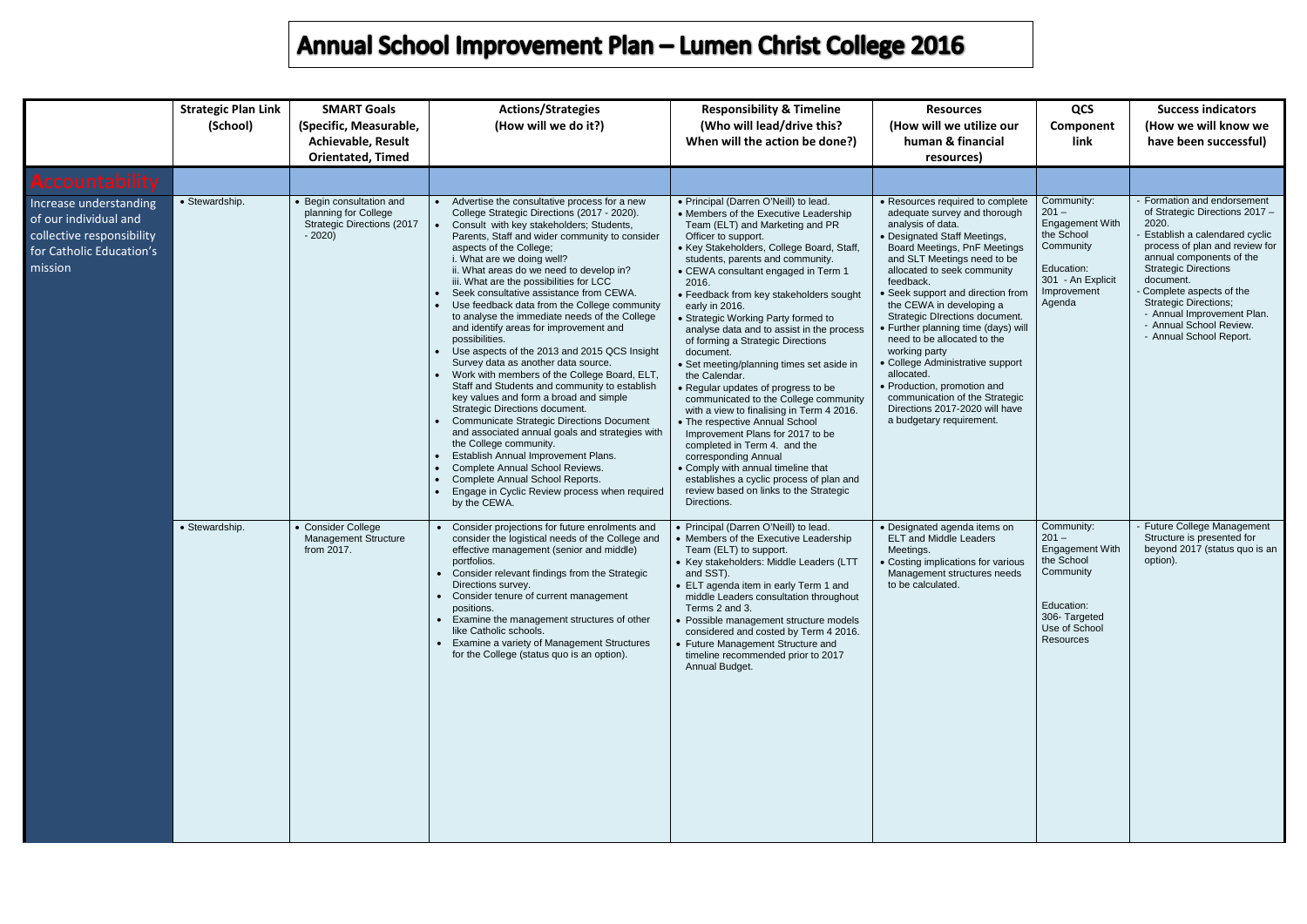|                                                                                                                        | <b>Strategic Plan Link</b><br>(School) | <b>SMART Goals</b><br>(Specific, Measurable,<br><b>Achievable, Result</b><br><b>Orientated, Timed</b> | <b>Actions/Strategies</b><br>(How will we do it?)                                                                                                                                                                                                                                                                                                                                                                                                                                                                                                                                                                                                                                                                                                                                                                                                                                                                                                                                                                                                  | <b>Responsibility &amp; Timeline</b><br>(Who will lead/drive this?<br>When will the action be done?)                                                                                                                                                                                                                                                                                                                                                                                                                                                                                                                                                                                                                                                                                                                                                                                                                                             | <b>Resources</b><br>(How will we utilize our<br>human & financial<br>resources)                                                                                                                                                                                                                                                                                                                                                                                                     | QCS<br>Component<br>link                                                                       | <b>Success indicators</b><br>(How we will know we<br>have been successful)                                                                                                                                         |
|------------------------------------------------------------------------------------------------------------------------|----------------------------------------|-------------------------------------------------------------------------------------------------------|----------------------------------------------------------------------------------------------------------------------------------------------------------------------------------------------------------------------------------------------------------------------------------------------------------------------------------------------------------------------------------------------------------------------------------------------------------------------------------------------------------------------------------------------------------------------------------------------------------------------------------------------------------------------------------------------------------------------------------------------------------------------------------------------------------------------------------------------------------------------------------------------------------------------------------------------------------------------------------------------------------------------------------------------------|--------------------------------------------------------------------------------------------------------------------------------------------------------------------------------------------------------------------------------------------------------------------------------------------------------------------------------------------------------------------------------------------------------------------------------------------------------------------------------------------------------------------------------------------------------------------------------------------------------------------------------------------------------------------------------------------------------------------------------------------------------------------------------------------------------------------------------------------------------------------------------------------------------------------------------------------------|-------------------------------------------------------------------------------------------------------------------------------------------------------------------------------------------------------------------------------------------------------------------------------------------------------------------------------------------------------------------------------------------------------------------------------------------------------------------------------------|------------------------------------------------------------------------------------------------|--------------------------------------------------------------------------------------------------------------------------------------------------------------------------------------------------------------------|
| <b>Ensure inclusivity, good</b><br>governance and the<br>resource allocation<br>required to meet our<br>$\mid$ mission | • Governance.                          | • Audit of Disability Funding<br>and allocation of<br>resources.                                      | Implement Civica Students with Disability<br>(CE-SWD) Module (actioned 2015)<br>Continue to work with Staff regarding tasks<br>required and updates into CE-SWD data.<br>Data Standardisation in Maze - Student Services<br>- Maze Configuration - ICT<br>- Training in New Module - Head of Learning<br>Support<br>Ensure Students identified as having<br>requirements for funding is input into database<br>prior to Census and information is correct and<br>approved by CEWA.<br>Ensure National data Collection statistics (NCCD)<br>are kept separate to SWD funding.<br>Keep abreast of changes to funding models by<br>regular communication with CEWA Consultants<br>(Students with Disability).<br>Review previous year Disability Funding and<br>continue to monitor resources and capital<br>requirements.<br>Ensure Learning Support Department is staffed<br>adequately and financial assistance is given.<br>Continue to liaise with Enrolments Officer and<br>Head of Learning Support to ensure new students<br>receive funding. | • The Director of Finance and College<br>Operations (Dianne Podmore) to lead<br>• Head of Learning Area (Learning<br>Support) (Mandy Corkill) will support.<br>• Key Stake Holders: Learning Support<br>Department. Student Services Team<br>including Phycologists. Enrolments<br>Officer.<br>• CEWA Consultants (Students with<br>Disability)<br>• MAZE updated with correct student<br>numbers (SWD) completed before<br>Census (February and August)<br>• Review and Audit of Commonwealth and<br>State Funding received (Before<br>Financial Audit end February 2016)<br>• Review Staffing and resource<br>expenditure 2015 and present to College<br>Executive (ELT) at regular ELT meeting.<br>• Meet with Head of Learning Support and<br>Enrolments Officer to look at ways to<br>streamline processes in obtaining correct<br>documentation when students identified<br>as having a Disability enroll in the<br>College. (Term 1 2016) | -Regular meetings with Key Stake<br>holders to identify any possible<br>improvements that can be made<br>to enhance the support to Learn<br>Support.<br>-Regular meetings held with Head<br>of Learning Support and Director<br>of Finance to review student<br>numbers and funding allocated to<br>students.<br>-Continue to look at Professional<br>Development opportunities which<br>will give greater understanding in<br>processes in identifying Students<br>with Disability | $304 - Targeted$<br>use of School<br>Resources.<br>402 - Pastoral<br>Care of Students.         | Funding is adequate to<br>support the resourcing and<br>Pastoral Care of Students<br>identified as having a<br>Disability.<br>The College has certainty<br>regarding annual funding as<br>part of Budget planning. |
|                                                                                                                        | • Stewardship.                         | • Finalise and submit CDP<br>Plan (2016 - 2020)                                                       | Continue to work with ELT through extended<br>meetings to look at areas that will need to form<br>part of the Capital Development Plan (CDP 2016<br>$-2020$ ).<br>Continue to work with Architects and Quantity<br>Surveyor (QS) to look at design and structural<br>changes required in areas agreed that will form<br>part of the (CDP $2016 - 2020$ ).<br>Update College Maintenance Plan<br>Update<br>Continue to review Contractors used at College<br>Through the (QS) receive costings based on<br>drawings from the Architect.<br>Look at College Debt Servicing in conjunction with<br>College 3 Year Financial Plan Report to College<br>Finance Committee.<br>Continue to Liaise with CEWA regarding funding<br>requirements.<br>Look at ways to reduce cost of building eg.<br>College working directly with Builder                                                                                                                                                                                                                   | • The Director of College Finance and<br>Operations (Dianne Podmore) to lead.<br>• Principal (Darren O'Neill) will support.<br>• Continue to work with ELT, Architects<br>and QS along with College Board and<br>relevant Board sub -committees<br>throughout 2016.<br>• Finalise CDP and present to CECWA for<br>approval by end of Term 2 2016.<br>• Present approved CDP to College Board<br>and College Community term 3 2016                                                                                                                                                                                                                                                                                                                                                                                                                                                                                                                | • Planning time set aside at ELT<br>Extended meeting to discuss<br><b>CDP</b><br>• Report to Principal on progress<br>against agreed timeline.<br>• Director of Finance & College<br>Operations to meet weekly with<br>Property Maintenance Manager,<br>ICT Manager to discuss<br>requirements for Facilities and<br>ICT.                                                                                                                                                           | 301 - An explicit<br>Improvement<br>Agenda.<br>$304 - Targeted$<br>use of School<br>Resources. | <b>College Capital Development</b><br>Plan (2016-2020).                                                                                                                                                            |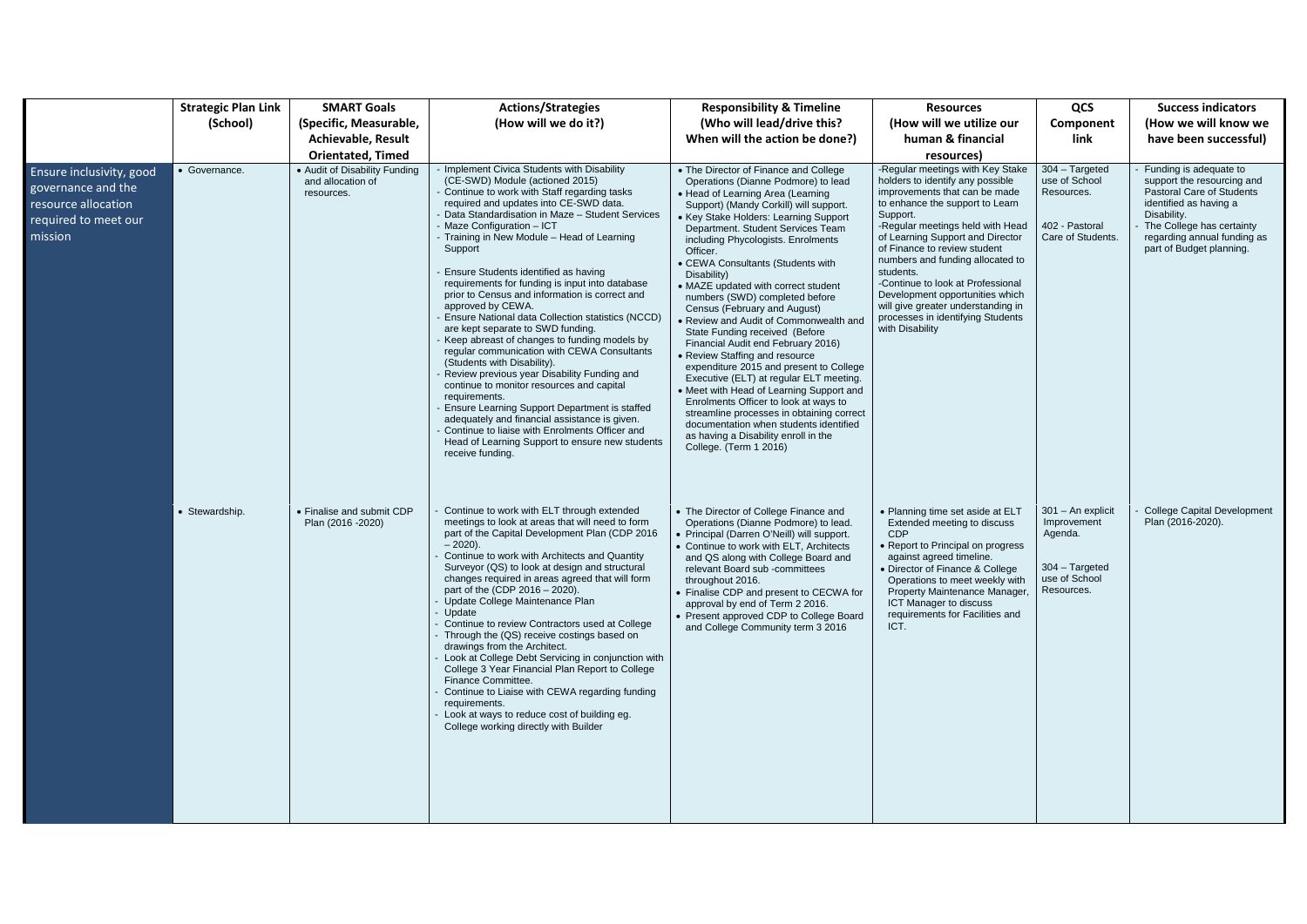|                                        | $\bullet$                                                                   |                                                                                                                                                                                                                                                                                                                                                                                                                                                                                                                                                                                                                                                                                                                                                                                                                                                                                                                                                                                                                                                                         |                                                                                                                                                                                                                                                                                                                                                                                                                                                                                                                                                                                                         |                                                                                                                                                                                                                                                                    |                                                                                              |                                                                            |
|----------------------------------------|-----------------------------------------------------------------------------|-------------------------------------------------------------------------------------------------------------------------------------------------------------------------------------------------------------------------------------------------------------------------------------------------------------------------------------------------------------------------------------------------------------------------------------------------------------------------------------------------------------------------------------------------------------------------------------------------------------------------------------------------------------------------------------------------------------------------------------------------------------------------------------------------------------------------------------------------------------------------------------------------------------------------------------------------------------------------------------------------------------------------------------------------------------------------|---------------------------------------------------------------------------------------------------------------------------------------------------------------------------------------------------------------------------------------------------------------------------------------------------------------------------------------------------------------------------------------------------------------------------------------------------------------------------------------------------------------------------------------------------------------------------------------------------------|--------------------------------------------------------------------------------------------------------------------------------------------------------------------------------------------------------------------------------------------------------------------|----------------------------------------------------------------------------------------------|----------------------------------------------------------------------------|
| <b>Strategic Plan Link</b><br>(School) | <b>SMART Goals</b><br>(Specific, Measurable,<br><b>Achievable, Result</b>   | <b>Actions/Strategies</b><br>(How will we do it?)                                                                                                                                                                                                                                                                                                                                                                                                                                                                                                                                                                                                                                                                                                                                                                                                                                                                                                                                                                                                                       | <b>Responsibility &amp; Timeline</b><br>(Who will lead/drive this?<br>When will the action be done?)                                                                                                                                                                                                                                                                                                                                                                                                                                                                                                    | <b>Resources</b><br>(How will we utilize our<br>human & financial                                                                                                                                                                                                  | QCS<br>Component<br>link                                                                     | <b>Success indicators</b><br>(How we will know we<br>have been successful) |
| • Stewardship<br><b>DPO</b>            | <b>Orientated, Timed</b><br>• Establish a 3 Year<br>Financial Plan for 2017 | Establish a framework around a Financial Plan<br>Keep abreast of changes made to Funding<br>Models, by liaising with CEWA Planning &<br>Resources and College Principal.<br>Utilise data from CDP recommendations to<br>incorporate into 3 Year Financial Plan.<br>Analyse and review current and aged financial<br>data to look at trends in Private Income (Fee<br>Collection) and Expenditure (Recurrent and<br>Capital)<br>Review and Update College Debt Servicing<br>Worksheet.<br>Liaise with CEWA Consultant and Catholic<br>Development Fund (CDF) regarding any changes<br>to requirements on Debt Servicing.<br>Continue to work with College Finance<br>department through meetings to look at areas for<br>improvement in Recurrent Expenditure and<br>Family Fee Collection.<br>Continue to work With College ICT Manager to<br>look at ICT Financial Plan.<br>Continue to work with College Grounds and<br>Maintenance Manager to review College<br>Maintenance Plan.<br>Continue to work with College Enrolments Officer<br>to look at Enrolment Trends | • The Director of College Finance &<br>College Operations (Dianne Podmore) to<br>lead.<br>• Principal (Darren O'Neill will support.<br>• Continue to work with various stake<br>holders. (Finance, Information<br>Communication Technology (ICT), ELT<br>(staffing) Marketing and Enrolments).<br>• Work with and present reports to<br>Executive Leadership Team (ELT) and<br><b>Relevant Board Sub- Committees</b><br>(Finance and Building and Planning)<br>throughout 2016.<br>• Finalise and present 3 Year Financial<br>Plan to College Board after 2016 Mid-<br>Year Budget Review (August 2016) | resources)<br>• Meeting time set aside with Key<br>Stake holders. (Finance, ICT,<br>Marketing, Enrolments, ELT)<br>where information will be<br>discussed regarding trends)<br>• Report to Principal at regular<br>Meetings on progress against<br>agreed timeline | 301 - An explicit<br>Improvement<br>Agenda.<br>304 - Targeted<br>use of School<br>Resources. | College 3 Year Financial Plan<br>$(2017 - 2020)$                           |
|                                        |                                                                             |                                                                                                                                                                                                                                                                                                                                                                                                                                                                                                                                                                                                                                                                                                                                                                                                                                                                                                                                                                                                                                                                         |                                                                                                                                                                                                                                                                                                                                                                                                                                                                                                                                                                                                         |                                                                                                                                                                                                                                                                    |                                                                                              |                                                                            |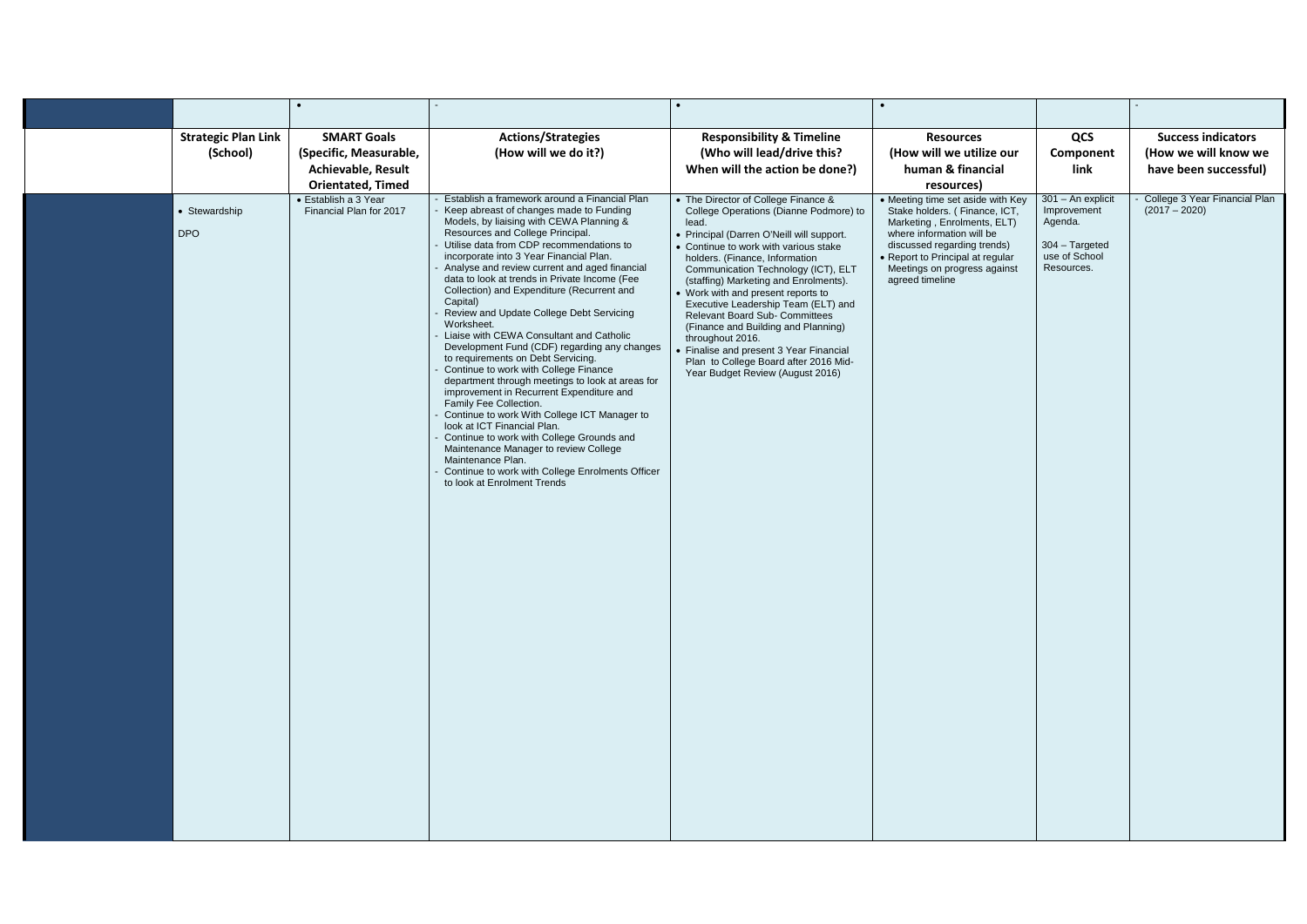|                                                                   | <b>Strategic Plan Link</b><br>(School) | <b>SMART Goals</b><br>(Specific, Measurable,<br><b>Achievable, Result</b><br><b>Orientated, Timed</b> | <b>Actions/Strategies</b><br>(How will we do it?)                                                                                                                                                                                                                                                                                                                                                                                                                                                                                                                                                                                                                                                                                                                        | <b>Responsibility &amp; Timeline</b><br>(Who will lead/drive this?<br>When will the action be done?)                                                                                                                                                                                                                                                                                                                                                                                                                                                                                                                                                                                                                                                                                                                                                                                                                    | <b>Resources</b><br>(How will we utilize our<br>human & financial<br>resources)                                                                                                                                                                                                                                                                   |
|-------------------------------------------------------------------|----------------------------------------|-------------------------------------------------------------------------------------------------------|--------------------------------------------------------------------------------------------------------------------------------------------------------------------------------------------------------------------------------------------------------------------------------------------------------------------------------------------------------------------------------------------------------------------------------------------------------------------------------------------------------------------------------------------------------------------------------------------------------------------------------------------------------------------------------------------------------------------------------------------------------------------------|-------------------------------------------------------------------------------------------------------------------------------------------------------------------------------------------------------------------------------------------------------------------------------------------------------------------------------------------------------------------------------------------------------------------------------------------------------------------------------------------------------------------------------------------------------------------------------------------------------------------------------------------------------------------------------------------------------------------------------------------------------------------------------------------------------------------------------------------------------------------------------------------------------------------------|---------------------------------------------------------------------------------------------------------------------------------------------------------------------------------------------------------------------------------------------------------------------------------------------------------------------------------------------------|
| <b>Discipleship</b>                                               |                                        |                                                                                                       |                                                                                                                                                                                                                                                                                                                                                                                                                                                                                                                                                                                                                                                                                                                                                                          |                                                                                                                                                                                                                                                                                                                                                                                                                                                                                                                                                                                                                                                                                                                                                                                                                                                                                                                         |                                                                                                                                                                                                                                                                                                                                                   |
| <b>Enhance opportunities</b><br>for personal faith<br>development | • Evangelisation.                      | • Review College<br>Evangelisation Plan (2014-<br>2016)                                               | Consult with key stakeholders to determine the<br>effectiveness and reach of the existing College<br>Evangelisation Plan (CEP).<br>Refer to the QCS Component Review findings<br>from 2015 as a recent and relevant data source.<br>Specifically identify the understanding and<br>application of three focus areas;<br>(1) Understanding our Mass.<br>(2) Types and Forms of Prayer<br>(3) Christ My Light - Lumen Christi<br>- Use a variety of ways to communicate aspects<br>and strategies of CEP to the wider College<br>Community.                                                                                                                                                                                                                                | • Head of Ministry (Anne Kennedy) to lead<br>with Principal (Darren O'Neill) and<br>Deputy Principal (Nick Morgan).<br>• Christian Ministry Team (CMT) to<br>support.<br>• Throughout Semester 1, refer to 2015<br>QCS Component Review findings and<br>seek other data to determine<br>effectiveness and reach.<br>• Determine what aspects of the CEP have<br>been accomplished; and those aspects<br>that require further attention.<br>• Throughout Semester 2, implement<br>strategies to address perceived shortfalls<br>of current CEP.                                                                                                                                                                                                                                                                                                                                                                          | • Allocate meeting time for key<br>stakeholders and the CMT.<br>• Establish costings, logistics and<br>time-line in implement strategies<br>to address perceived shortfalls<br>of current CEP.<br>• Set allocation of time and space<br>in Staff Meetings, Student<br>Seminars, PL Days and<br>Newsletters etc. in order to<br>promote the links. |
|                                                                   | • Evangelisation.                      | • Begin consultation and<br>planning for College<br>Evangelisation Plan for<br>2017.                  | - Audit of the most recent College Evangelisation<br>Plan (2014-2016) to identify continued areas of<br>need.<br>Analyse existing school data (Insight SRC, QCS<br>Component Reviews, Staff Induction, etc.) to<br>identify areas for further student and staff faith<br>formation.<br>Consult the Christian Ministry Team (CMT) and<br>the Student Leadership Team (SLT) to illicit<br>feedback on the evangelisation needs of the<br>students and staff.<br>Design and administer various surveys within a<br>range of RE classes to determine future<br>evangelisation needs.<br>Examine past Faith Formation PL Days and past<br>Student /Staff Retreat Programs to determine<br>perceived gaps in the faith formation and<br>evangelisation needs of the community. | - Head of Ministry (Anne Kennedy) to lead<br>with Principal (Darren O'Neill) and<br>Deputy Principal (Nick Morgan).<br>Consult CEWA for assistance with<br>College Evagelisation Plan (CEP)<br>development.<br>- Throughout Semester 1, the Christian<br>Ministry Team (CMT) to assist in<br>analysing existing school data in terms of<br>faith formation and evangelisation needs.<br>- Seek ICT support and RE Learning Area<br>assistance in administering various<br>student surveys in Terms1 and 2 as<br>required.<br>- Draft new CEP (2017) in<br>August/September with a view to<br>finalising in Term 4, 2016.<br>- Consult the Marketing and PR Officer<br>(Kylie Yacopetti) on layout, final design<br>and future communication.<br>- Submit the new CEP 2017 to CEWA for<br>endorsement in Term4, 2016<br>- Plan for formal launch and<br>communication to the wider College<br>Community in Term 1, 2017. | • Allocate regular meeting and<br>planning time for AK, DO and<br>NM throughout 2016.<br>• CEWA consultation.<br>• Set time aside in Semester 1 for<br>key stakeholders and the CMT<br>to analyse existing data.<br>• Consult Marketing and PR in<br>design and launch of new CEP.                                                                |

| ze our<br>cial                                                                         | QCS<br>Component<br>link                                              | <b>Success indicators</b><br>(How we will know we<br>have been successful)                                                                                                                                                                                                                             |
|----------------------------------------------------------------------------------------|-----------------------------------------------------------------------|--------------------------------------------------------------------------------------------------------------------------------------------------------------------------------------------------------------------------------------------------------------------------------------------------------|
|                                                                                        |                                                                       |                                                                                                                                                                                                                                                                                                        |
| or key<br>MТ.<br>stics and<br>strategies<br>hortfalls<br>nd space<br>ent<br>d<br>er to | Catholic Identity:<br>101 - Systematic<br>Evangelisation<br>Planning. | - Determine the effectiveness<br>and reach of the existing<br>College Evangelisation Plan<br>(CEP), including those<br>strategies implemented mid<br>year as a result of ongoing<br>review.<br>- Forward any suggestions to<br>be considered for the next<br>College Evangelisation Plan<br>$(2017)$ . |
| g and<br>O and<br>ster 1 for<br>he CMT<br>э.<br>PR in<br>ew CEP.                       | Catholic Identity:<br>101 - Systematic<br>Evangelisation<br>Planning. | - Students and Staff consulted<br>on the future directions of faith<br>formation and evangelisation.<br>- College Evangelisation Plan<br>(2017) is endorsed by CEWA<br>in 2016 in readiness for<br>implementation in 2017.                                                                             |